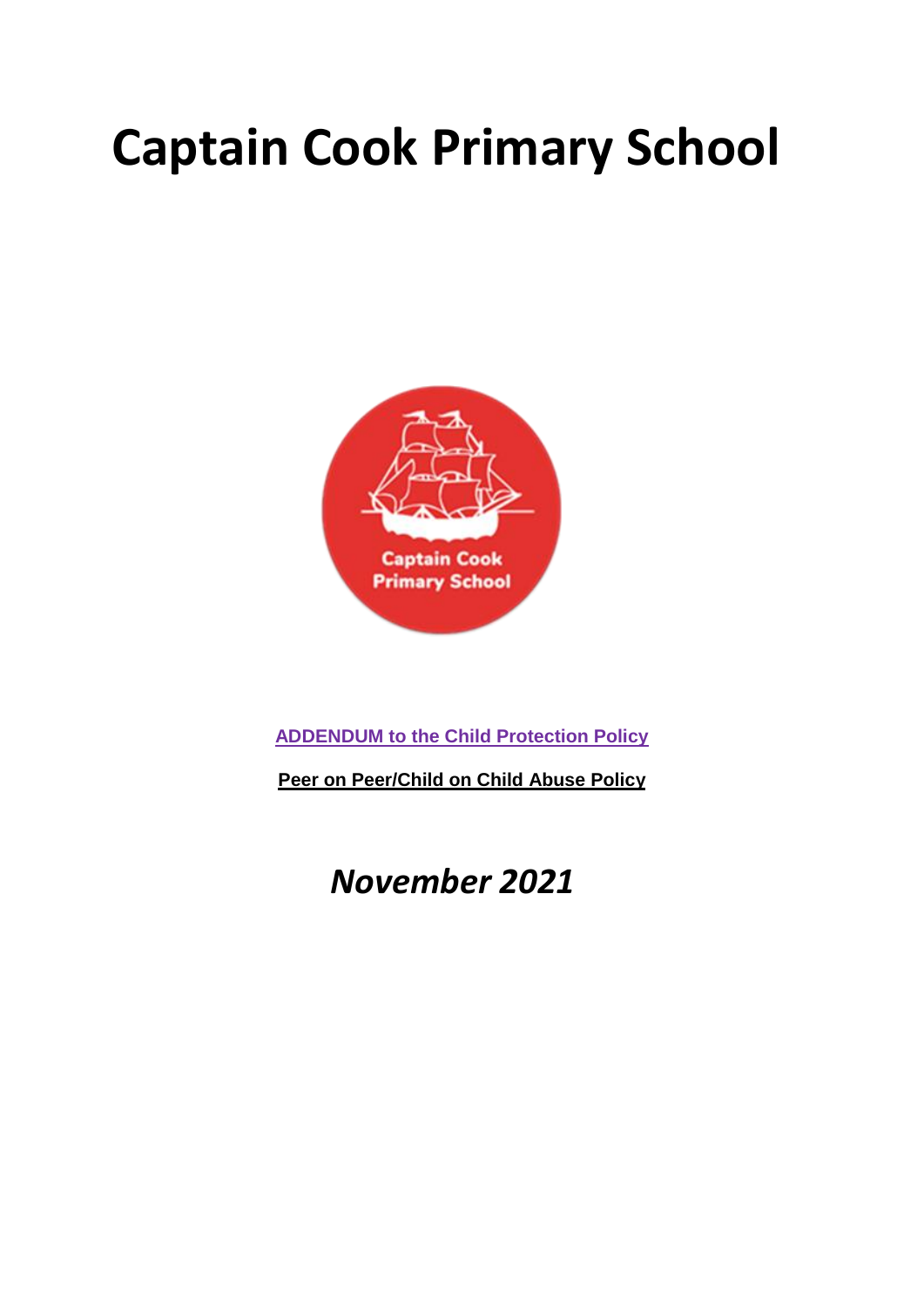## **ADDENDUM to the Child Protection Policy**

## **Peer on Peer/Child on Child Abuse Policy**

#### **Introduction**

Keeping Children Safe in Education 2021 states that *'Governing Bodies and Proprietors should ensure they facilitate a whole school or college approach to safeguarding. This means ensuring safeguarding and child protection are at the forefront and underpin all relevant aspects of process and policy development. Ultimately, all systems, processes and policies should operate with the best interests of the child at their heart.'* Furthermore, *'Where there is a safeguarding concern, Governing Bodies, Proprietors and school or college leaders should ensure the child's wishes and feelings are taken into account when determining what action to take and what services to provide. Systems should be in place, and they should be well promoted, easily understood and easily accessible for children to confidently report abuse, knowing their concerns will be treated seriously, and knowing they can safely express their views and give feedback.'*

All staff should be aware that children can abuse other children (peer on peer/child on child abuse) and that it can happen both inside and outside of school or college and online. It is important that all staff recognise the indicators and signs of peer on peer /child on child abuse and know how to identify it and respond to reports. All staff should understand that even if there are no reports in their schools or colleges it does not mean it is not happening, it may be the case that it is just not being reported. As such it is important that if staff have any concerns regarding peer on peer /child on child abuse they should speak to their Designated Safeguarding Lead (or deputy).

This means that ALL staff will take a 'zero-tolerance' approach to any unacceptable behaviour including 'banter' and will seek to prevent, challenge and take action so that all children understand that any concerns regarding their welfare and safety will be taken seriously. This will encourage and promote a culture of acceptable behaviour and a safe educational environment for all children.

All staff must ensure that they reassure any victims that they are being taken seriously and that they will be supported and kept safe. A victim should never be given the impression that they are creating a problem by reporting abuse, sexual violence or sexual harassment. Nor should a victim ever be made to feel ashamed for making a report.

Peer on peer/child on child abuse is most likely to include, but may not be limited to: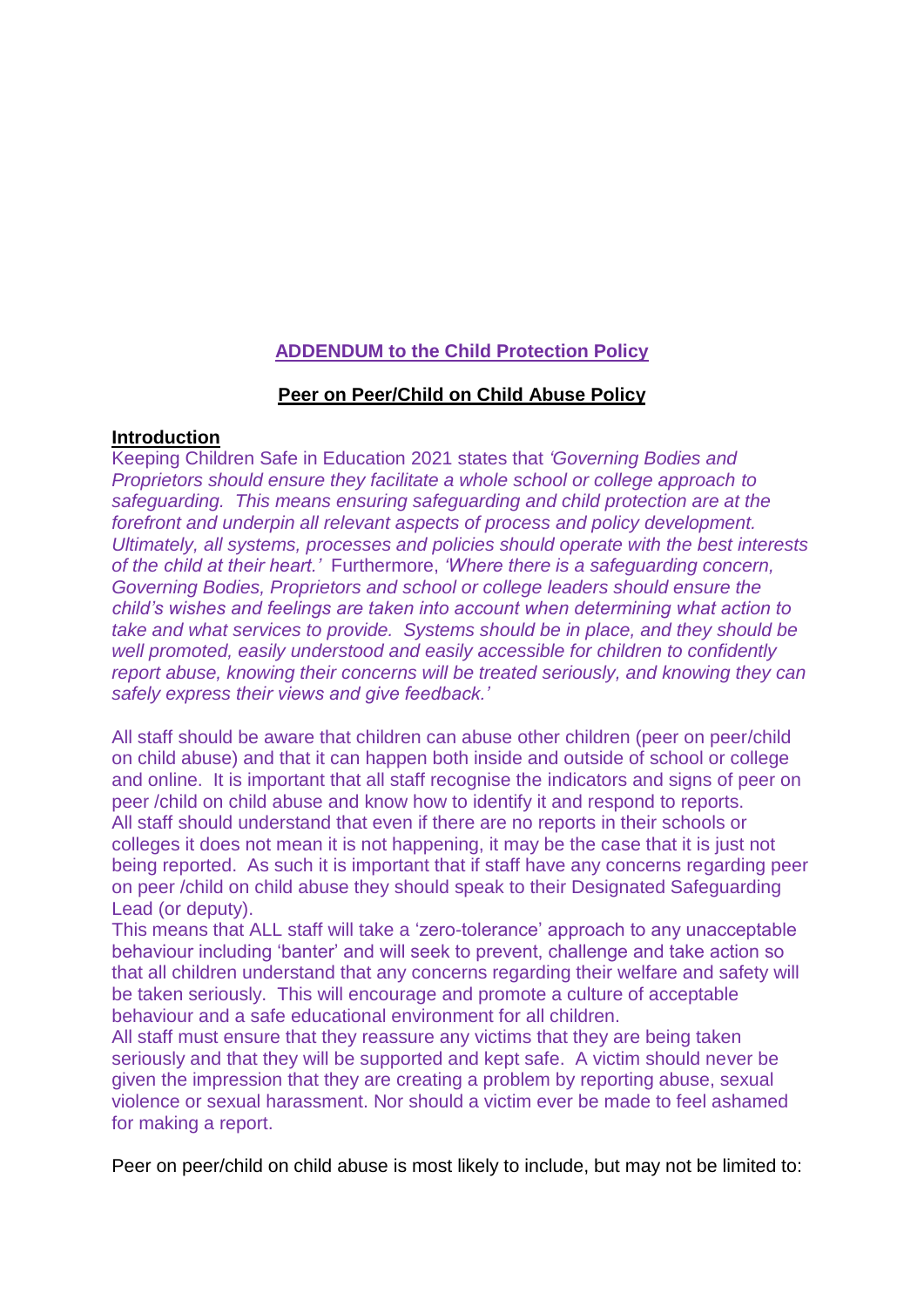- bullying (including cyberbullying, prejudice-based and discriminatory bullying);
- abuse in intimate personal relationships between peers;
- physical abuse such as hitting, kicking, shaking, biting, hair pulling, or otherwise causing physical harm (this may include an online element which facilitates, threatens and/or encourages physical abuse);
- sexual violence such as rape, assault by penetration and sexual assault (this may include and online element which facilitates, threatens and/or encourages physical abuse);
- sexual harassment such as sexual comments, remarks, jokes and online sexual harassment which may be stand-alone or part of a broader pattern of abuse;
- causing someone to engage in sexual activity without consent, such as forcing someone to strip, touch themselves sexually, or to engage in sexual activity with a third party;
- consensual and non-consensual sharing of nudes and semi-nudes images and or videos (also known as sexting or youth produced sexual imagery);
- Upskirting, which typically involves taking a picture under a person's clothing without them knowing, with the intention of viewing their genitals or buttocks to obtain sexual gratification, or cause the victim humiliation, distress or alarm.
- Sexting (known as youth produced sexual imagery) and
- Initiation/hazing type violence and rituals (this could include activities involving harassment, abuse or humiliation used as a way of initiating a person into a group and may also include an online element).

## (KCSIE 2021)

At Captain Cook Primary School we are committed to the prevention, early identification and appropriate management of peer on peer/child on child abuse. In particular ensuring that our school staff protect our children by, wherever possible being aware of the nature and level of risk that children are exposed to, having a clear and comprehensive strategy specific to that child's safeguarding context and having a whole school safeguarding approach to preventing and responding to peer on peer/child on child abuse. This policy is preventative in its response to peer on peer/child on child abuse by raising awareness of issues, supporting staff in identifying them with children, and providing appropriate response and intervention that is followed consistently across the whole school workforce. This policy will also encourage parents to share information about any risk of harm to their child and be clear on the school's expectations of how this will be managed. (Farrer and Co. 2019)

All staff and Governors have signed to say that they have read, understood and agreed to work within this policy framework and parents have access to this policy. This policy will be updated annually.

## **Purpose and Aim**

'*Research has shown that many children who present with harmful behaviour towards others, in the context of peer-on-peer abuse, are themselves vulnerable and may have been victimised by peers, parents or adults in the community prior to their abuse of peers' (Farrer and Co, 2019)*

Children and young people may be harmful to one another in a number of ways which would be classified as peer on peer/child on child abuse. The purpose of this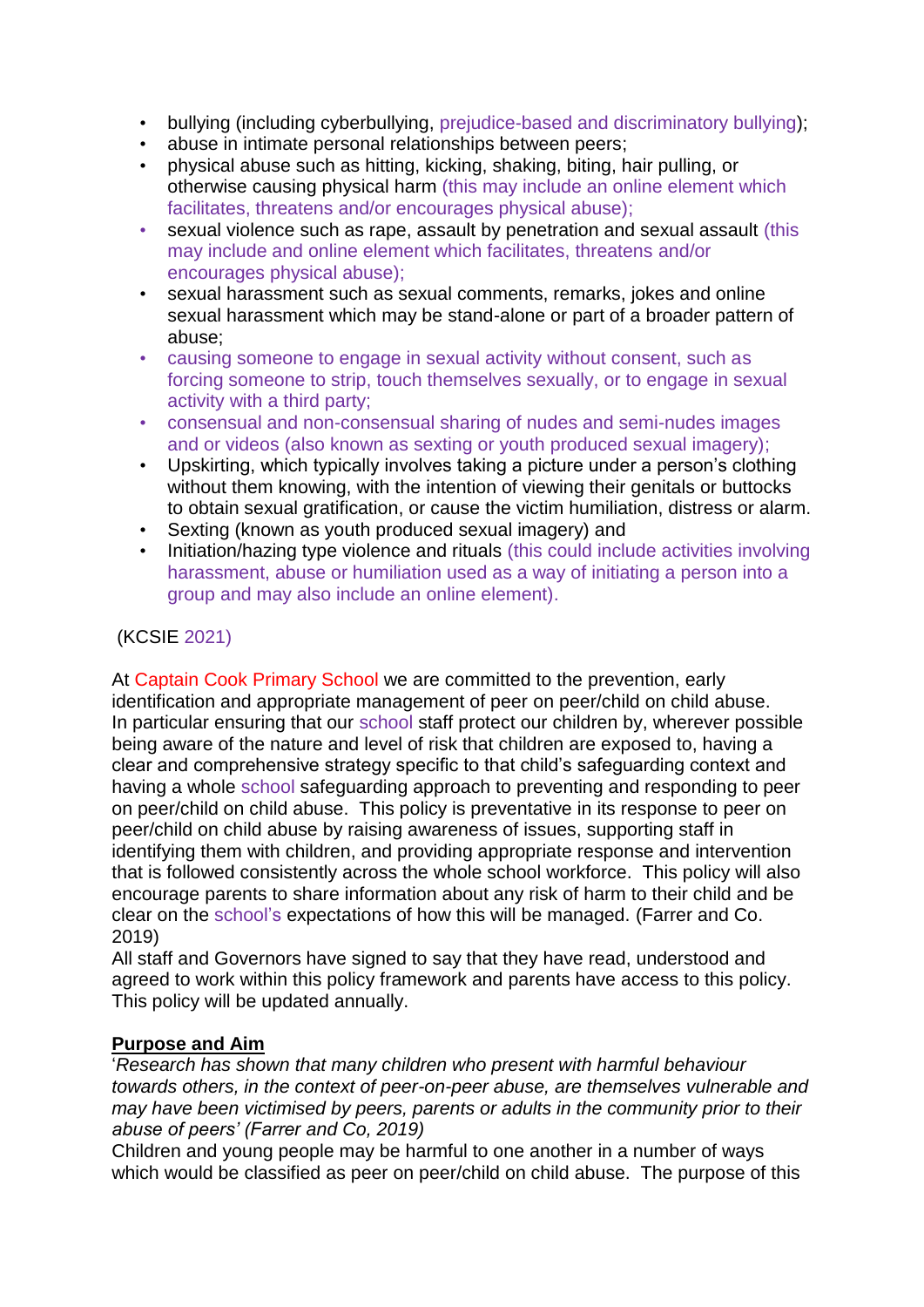policy is to explore the many forms of peer on peer/child on child abuse and include a planned and supportive response to the issues.

At Captain Cook Primary we have the following policies in place that should be read in conjunction with this policy: Child Protection Policy Anti-Bullying Policy Online Safety Policy - including acceptable use Data Protection Policy Retention of Records Policy Children Missing from Education Policy Behaviour and Discipline Policy – inclusive of positive handling and searching and confiscating Mental Health Policy/Procedure/Process (may be part of another policy e.g. medical) Weapons Policy

## **Framework and Legislation**

This policy is supported by the key principles of the Children's Act 1989 that the child's welfare is paramount. Another key document that focuses adult thinking towards the views of the child is Working Together To Safeguarding Children 2018, highlighting that every assessment of a child, should '*reflect the unique characteristics of the child within their family and community context'* (Working Together To Safeguard Children, 2018:28). This is clearly echoed by Keeping Children Safe in Education 2021 through ensuring procedures are in place in schools/colleges and settings to hear the voice of the child and to be mindful of the contexts children live in.

At Captain Cook Primary School we are committed to the following described preventative strategies to protect and support children from peer on peer/child on child abuse.

#### **Preventative Strategies for Schools and Settings Recognition**

For all schools, colleges and settings, it is important to develop appropriate

strategies in order to prevent the issue of peer on peer/child on child abuse rather than only manage the issues in a reactive way.

Firstly, and most importantly for schools/colleges and settings is recognition that peer on peer/child on child abuse can and will occur on any site even with the most stringent of policies and support mechanisms and that even if incidents are not being reported it does not mean that they are not happening. In which case it is important to continue to recognise and manage such risks and learn how to improve and move forward with strategies in supporting young people to talk about any issues and through sharing information with all staff. This involves staff analysing any incidents for trends, patterns and identifying any areas around the setting that may appear to be 'less safe'. Staff should also have access to regular CPD and training to ensure a consistent approach to managing peer on peer/child on child issues. All staff should also be aware that mental health problems can, in some cases, be an indicator that a child has suffered or is at risk of suffering abuse, neglect or exploitation. (KCSIE, 2021).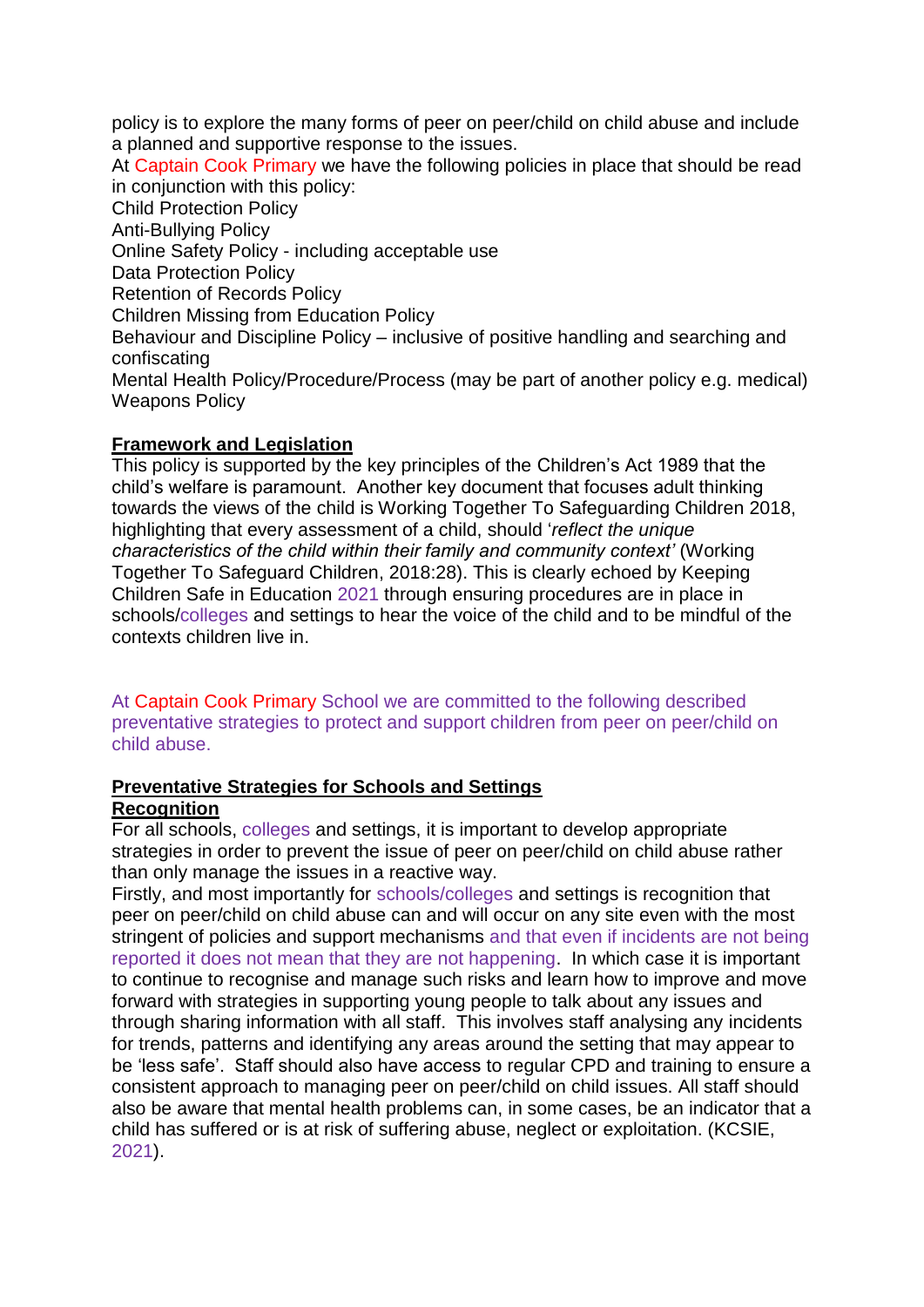## **School Culture and Ethos and 'Zero-Tolerance' Approach**

For all schools, colleges and settings a 'zero-tolerance' approach to abuse, harm or bullying between peers should be clearly expressed in the school's ethos and values. It should be made clear that sexual violence and sexual harassment is never acceptable and it will not be tolerated and never passed off as 'banter'. This means that all staff must challenge physical behaviour (potentially criminal in nature) such as grabbing bottoms, breasts and genitalia, pulling down trousers, flicking bras and lifting up skirts. Dismissing or tolerating such behaviours risks normalising them. By not recognising, acknowledging or understanding the scale of harassment and abuse and/or downplaying some behaviours related to abuse it can lead to a culture of unacceptable behaviour, an unsafe educational environment and a culture that normalises abuse leading to children accepting it as normal and not coming forward to report it.

Therefore a whole school/college/setting approach is needed as part of preventative education. (Sexual Violence and Sexual Harassment between children in schools and colleges, 2021)

## **A Safe Environment to Share Concerns Alongside a Positive Curriculum**

As stated above it is therefore important that each school/setting has an open environment where young people feel safe to share information about anything that is upsetting or worrying them. This can be strengthened through a strong and positive PHSE/SMSC curriculum that tackles such issues as prejudiced-based and discriminatory behaviour and gives children an open forum to talk things through rather than seek one on one opportunities to be harmful to one another.

To enable such an open and honest environment it is necessary to ensure the whole workforce and Governing Body feels confident and enabled to talk about issues and challenge perceptions of young people including use of inappropriate language and behaviour towards one another. In order to create such an environment, it is necessary for whole staff training and CPD around abusive behaviours and talking to young people in a way that continues to create an open and honest environment without prejudice. It is necessary that staff consider each issue and each individual in their own right before taking action. If staff minimise the concerns raised it may result in a young person seeking no further help or advice. Staff must also feel enabled to discuss issues about online access and support and reinforce appropriate behaviours online including understanding why age limits are in place on social media platforms, encouraging children to share online concerns, talking about issues that have happened in an open forum and working closely with parents. (Farrer and Co, 2019)

All staff should be aware that technology is a significant component in many safeguarding and well-being issues. Children are at risk of abuse online as well as face to face. In many cases abuse will take place concurrently via online channels and in daily life. Children can also abuse their peers online, this can take the form of abusive, harassing, and misogynistic messages, the non-consensual sharing of indecent images, especially around chat groups and the sharing of abusive images and pornography, to those who do not want to receive such content. (KCSIE, 2021) It is important that a clear Online Safety/Acceptable Use Policy gives clarity and expectations to children about their role in keeping themselves and their peers safe in regards to the use of technology both inside and outside of school.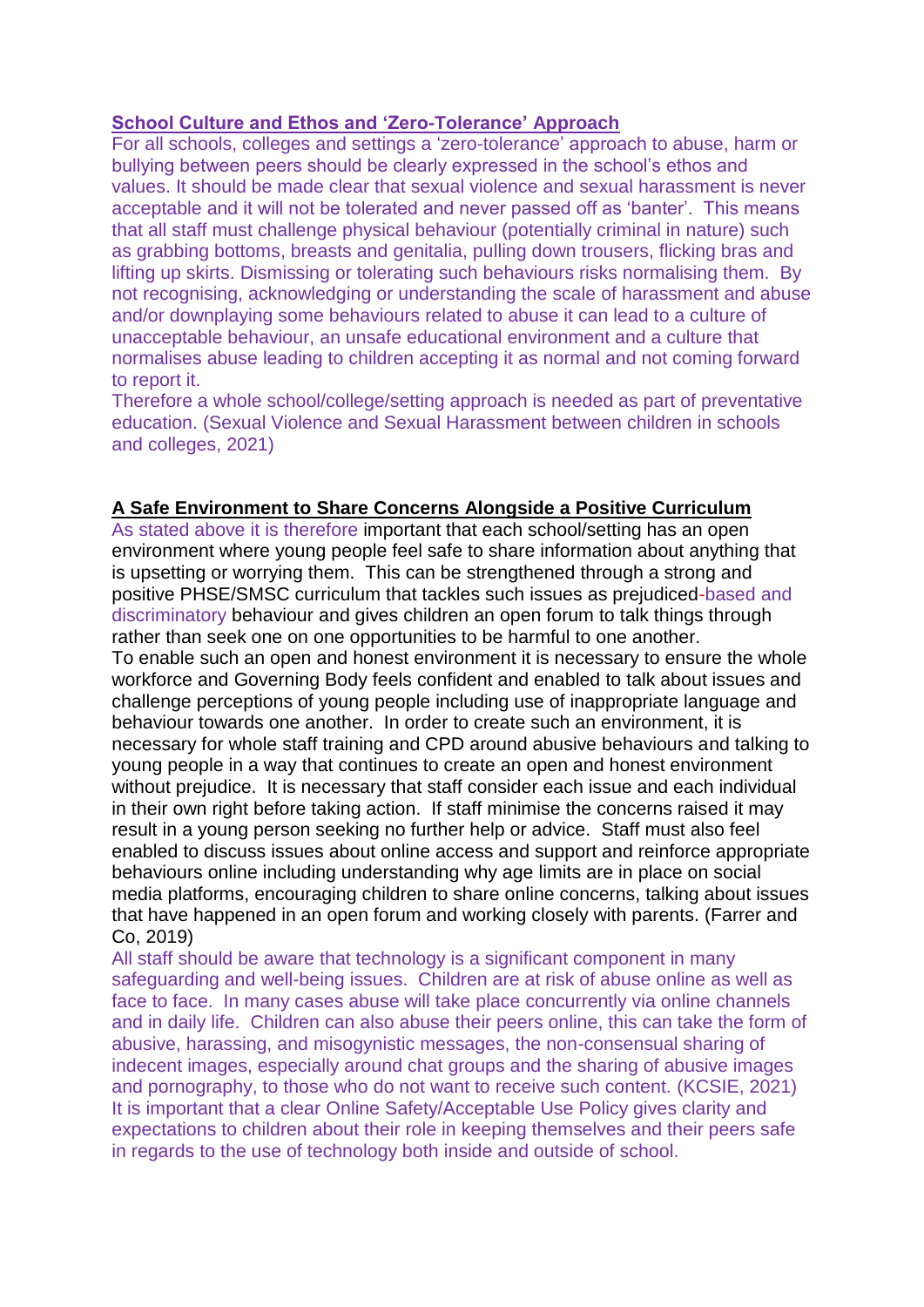#### **Involve Parents**

Parents need to be informed and included in policy forming, lesson plans and thorough open and frank conversations, training/courses about what peer on peer/child on child abuse is and how the school and setting will be tackling it. This can help to alleviate any concerns and worries and create a joined-up approach. Schools and settings need to ensure open two way communication is available through a variety of platforms so that both parents and staff are working together to deal with any issues. This includes parent's contribution to the school's online and acceptable use policy around the use of technology and agreement to work consistently with the school in addressing issues both inside and outside of school. **Signposting**

Although every effort should be made for children to have a variety of opportunities to seek support and advice, it is also important that signposting is available to young people in the event that they don't feel confident raising an issue directly to staff or a peer. It is useful to have a resource board with support services on a wide range of issues so young people can seek their own solutions should they wish to. In the same way external services or support programmes could be brought in to talk to young people about specific issues in support of the prevention of peer on peer/child on child abuse. This then encourages a variety of forms or mediums for children to have their voices heard.

## **Forums for Children to Make Changes/Have Their Voice Heard**

It is useful to ensure young people are part of changing their circumstances and that of the procedures within schools. Having a school council and pupil voice and encouraging young people to support changes and develop 'rules of acceptable behaviour' will go far in helping to create a positive ethos in school and one where all young people understand the boundaries of behaviour before it becomes abusive. Children should be able to effectively communicate how to improve their school's culture and ethos around acceptable behaviour so that children can feel confident and empowered to identify unacceptable behaviours so that they can be dealt with accordingly and in the longer term eradicated.

## **Partnership Working**

Multi agency working can consolidate in house procedures in schools/settings. By accessing advice, support and guidance, effective decisions can be made in collaboration to improve outcomes for children who may be at risk of harm. Seeking advice and guidance can act as a preventative measure so that the right course of action is taken at the earliest opportunity. It is also necessary that the school/setting actively refers concerns/allegations of peer on peer/child on child abuse where necessary to front door services/children's social care and the police where appropriate. This is particularly important because peer on peer/child on child abuse can be a complex issue, and even more so where wider safeguarding concerns exist. It is often not appropriate for one single agency (where the incident cannot be managed internally) to try to address the issue alone – it requires effective partnership working (Farrer and Co. 2019).

Schools which excel at tackling bullying (and peer on peer/child on child abuse) have created an ethos of good behaviour where pupils treat one another and the school staff with respect because they know that this is the right way to behave. That culture extends beyond the classroom to the corridors, the dining hall, the playground, and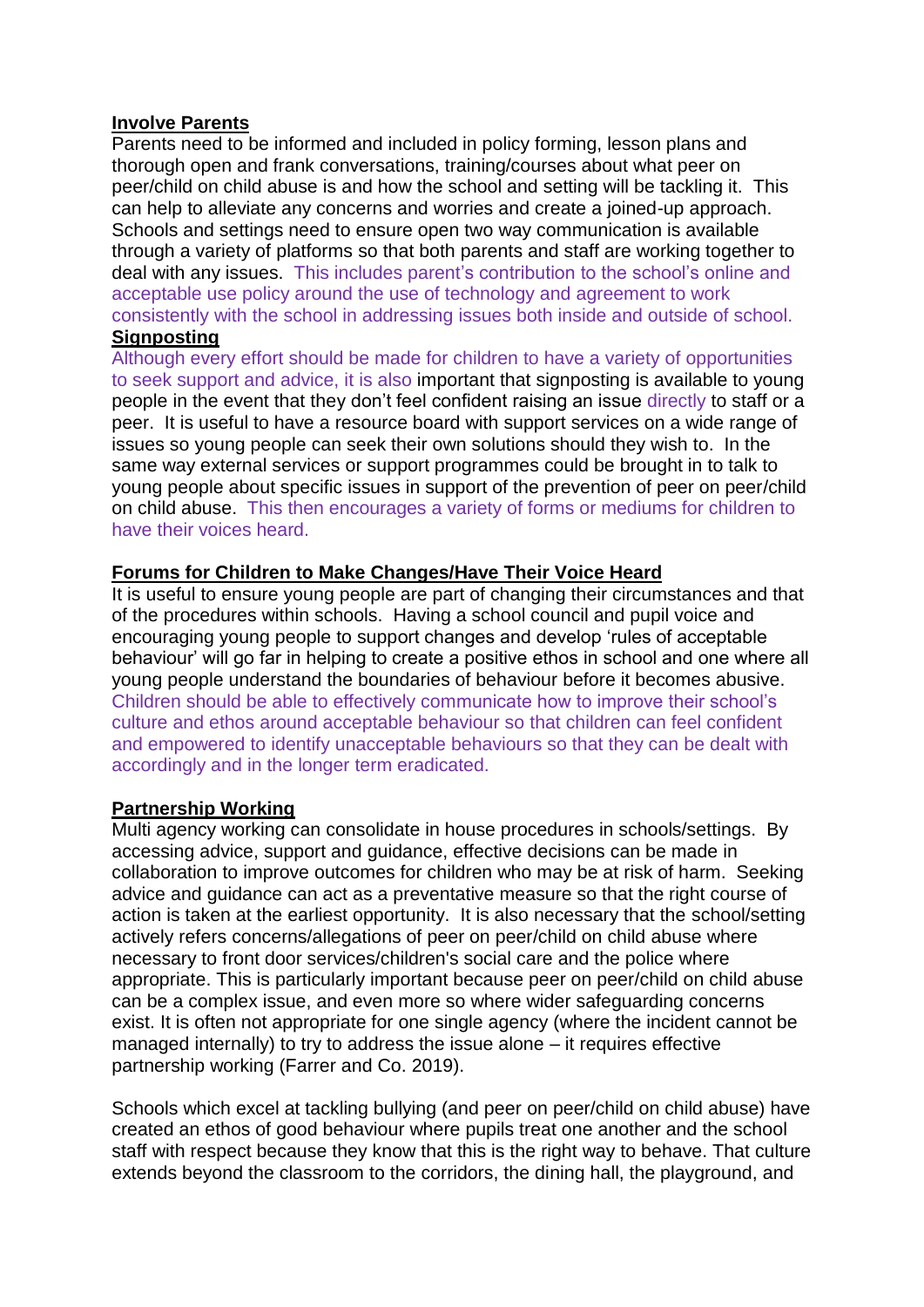beyond the school gates including travel to and from school. Values of respect for staff and other pupils, an understanding of the value of education, and a clear understanding of how our actions affect others permeate the whole school environment and are reinforced by staff and older pupils who set a good example to the rest. (Preventing and Tackling Bullying 2017).

## **What is Peer on Peer/Child on Child Abuse?**

For these purposes, peer on peer/child on child abuse is any form of physical, sexual, emotional and financial abuse, and coercive control, exercised between children and within children's relationships (both intimate and non-intimate), friendships and wider peer associations. Peer on peer/child on child abuse can take various forms, including: bullying (including cyber-bullying, prejudice-based and discriminatory bullying), intimate relationship abuse between peers, physical abuse, sexual violence, sexual harassment, causing someone to engage in sexual activity without consent. Consensual and non-consensual sharing of nudes and semi-nudes images and/or videos, upskirting and initiation/hazing type violence and rituals (KCSIE, 2021). It may also involve gang related behaviours, including serious violence and county lines. Children's experiences of abuse and violence are rarely isolated events, and they can often be linked to other things that are happening in their lives and spaces in which they spend their time. Any response to peer on peer/child on child abuse therefore needs to consider the range of possible types of peer on peer/child on child abuse set out above and capture the full context of children's experiences. This can be done by adopting a Contextual Safeguarding approach and by ensuring that our response to incidents of peer-on-peer/child on child abuse takes into account any potential complexity (Farrer and Co. 2019).

Abusive behaviour can happen to pupils in schools and settings and it is necessary to consider what abuse is and looks like, how it can be managed and what appropriate support and intervention can be put in place to meet the needs of the individual and what preventative strategies may be put in place to reduce further risk of harm. This means adopting a **whole school community approach** by ensuring all staff: are aware that safeguarding incidents and/or behaviours can be associated with factors outside the school or college and/or can occur between children outside of these environments (KCSIE, 2021), understand how a child's wider context may have impact on them; contribute to creating a strong safeguarding culture in school by following policies that address peer on peer/child on child abuse and harmful attitudes; promote healthy relationships and attitudes to gender/sexuality; support the school by identifying 'less safe' areas in school; access training on bias and stereotyped assumptions; be alert to changes in children's behaviour and seek appropriate responses to concerns shared. (Farrer and Co, 2019)

Research suggests that peer on peer/child on child abuse is one of the most common forms of abuse affecting children in the UK (Farrer and Co, 2019). Abuse is abuse and should never be tolerated or passed off as 'banter' or 'part of growing up'. Research suggests that peer on peer/child on child abuse may affect boys differently from girls, and that this difference may result from societal norms (particularly around power, control and the way in which femininity and masculinity are constructed) rather than biological make-up. It is more likely that girls will be victims and boys perpetrators, but all peer on peer/child on child abuse must be taken seriously (KCSIE, 2021). Barriers to disclosure will also be different. As a result, schools need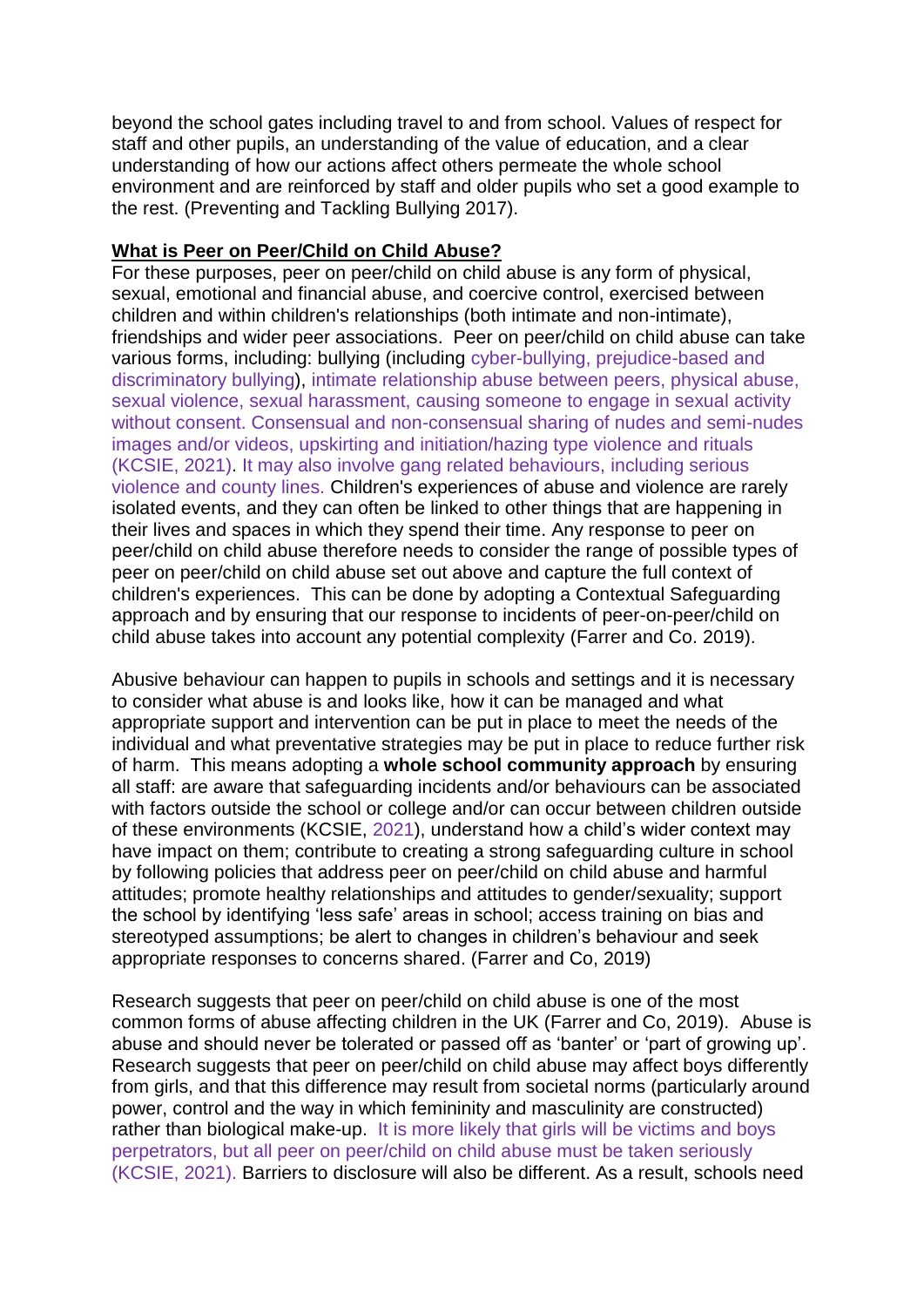to explore the gender dynamics of peer on peer/child on child abuse within their settings and recognise that these will play out differently in single sex, mixed or gender imbalanced environments (Farrer and Co. 2019).

It is important to consider the forms abuse may take and the subsequent actions required.

## **Children with Special Educational Needs**

Children with special educational needs or disabilities (SEND) or certain health conditions can face additional safeguarding challenges. These can include:

- assumptions that indicators of possible abuse such as behaviour, mood and injury relate to the child's disability without further exploration;
- being more prone to peer group isolation or bullying (including prejudicebased bullying) than other children;
- the potential for children with SEND or certain medical conditions being disproportionally impacted by behaviours such as bullying, without outwardly showing any signs; and
- communication barriers and difficulties in overcoming these barriers.

To address these additional challenges, schools and colleges should consider extra pastoral support for children with SEND or certain medical conditions particularly when investigating any form of peer on peer/child on child abuse**.** (KCSIE, 2021)

## **Language**

For the purposes of this policy the language used will refer to 'victims' and *alleged* perpetrators, this is to ensure that children are not given 'labels' about their behaviour unfairly and without any full and thorough conclusive investigation. This is also so that victims understand and they will always be believed, supported, listened to and taken seriously. The language used to children and parents in the reporting of any incidents that may have occurred could impact on any future rehabilitation of children and young people following any investigations that may occur. The use of certain words can be both inflammatory and distressing for children and their parents, so care should be taken in the discussion of incidents with parents

## **Types of Abuse**

There are many forms of abuse that may occur between peers and this list is not exhaustive. Each form of abuse or prejudiced behaviour is described in detail followed by advice and support on actions to be taken.

## **Bullying (including Cyberbullying, Prejudice-Based and Discriminatory Bullying)**

The new definition of bullying is, 'a person who habitually seeks to harm or intimidate those who they perceive as vulnerable'. (Taken from the Oxford, Cambridge and Collins dictionary, updated 2018)

Bullying is behaviour by an individual or group, repeated over time, that intentionally hurts another individual or group either physically or emotionally. Bullying can take many forms (for instance, cyber-bullying via text messages, social media or gaming, which can include the use of images and video) and is often motivated by prejudice against particular groups, for example on grounds of race, religion, gender, sexual orientation, special educational needs or disabilities, or because a child is adopted,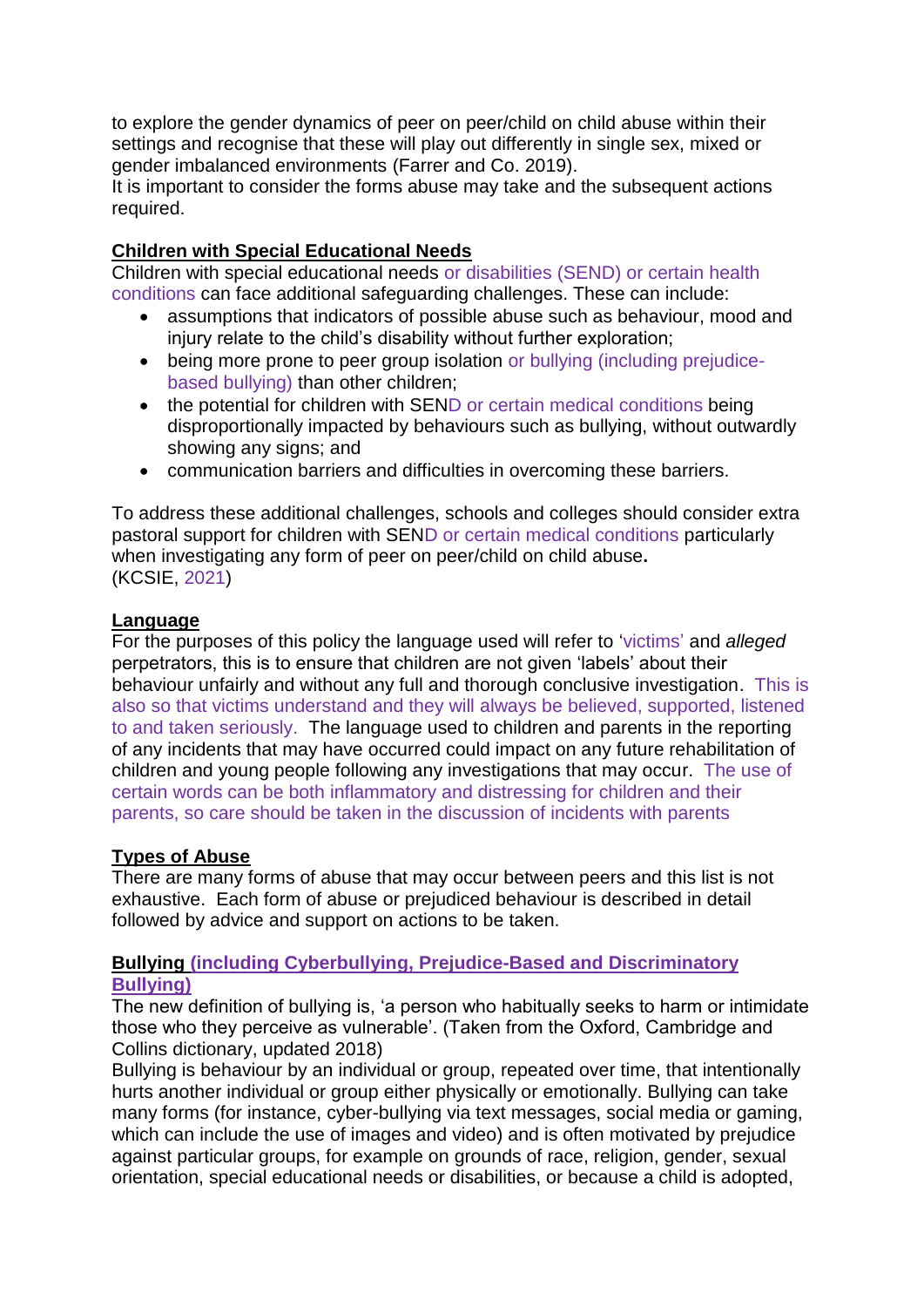in care or has caring responsibilities. It might be motivated by actual differences between children, or perceived differences.

Bullying involves an imbalance of power between the perpetrator and the victim. This could involve perpetrators of bullying having control over the relationship which makes it difficult for those they bully to defend themselves. The imbalance of power can manifest itself in several ways, it may be physical, psychological (knowing what upsets someone), derive from an intellectual imbalance, or by having access to the support of a group, or the capacity to socially isolate. It can result in the intimidation of a person or persons through the threat of violence or by isolating them either physically or online.

Low-level disruption and the use of offensive language can in itself have a significant impact on its target. If left unchallenged or dismissed as banter or horseplay it can also lead to reluctance to report other behaviour.

(Preventing and Tackling Bullying July 2017)

## **Cyber Bullying**

Cyber or online bullying is the use of phones; instant messaging, e-mail, chat rooms or social networking sites such as Facebook and Twitter to harass threaten or intimidate someone for the same reasons as stated above. Many children have unlimited and unrestricted access to the internet via mobile phone networks (i.e. 3G, 4G and 5G). This means that some children, whilst at school, sexually harass their peers via their mobile and smart technology, share indecent images; consensually and non-consensually (often via large chat groups) and view and share pornography and other harmful content. (KCSIE, 2021)

It is important to state that cyber bullying can very easily fall into criminal behaviour under the Malicious Communications Act 1988 under section 1 which states that electronic communications which are indecent or grossly offensive, convey a threat or false information or demonstrate that there is an intention to cause distress or anxiety to the victim would be deemed to be criminal. This is also supported by the Communications Act 2003, Section 127 which states that electronic communications which are grossly offensive or indecent, obscene or menacing, or false, used again for the purpose of causing annoyance, inconvenience or needless anxiety to another could also be deemed to be criminal behaviour.

If the behaviour involves the use of taking or distributing sexual images of young people under the age of 18 then this is also a criminal offence under the Sexual Offences Act 2003. Outside of the immediate support young people may require in these instances, the school will have no choice but to involve the police to investigate these situations.

## **Prejudiced-Based and Discriminatory Bullying**

The term prejudice-based and discriminatory bullying refers to a range of hurtful behaviour, physical or emotional or both and online, which causes someone to feel powerless, worthless, excluded or marginalised, and which is connected with prejudices around belonging, identity and equality in wider society – in particular, prejudices to do with disabilities and special educational needs, ethnic, cultural and religious backgrounds, gender, home life, (for example in relation to issues of care, parental occupation, poverty and social class) and sexual identity (homosexual, bisexual, transsexual).

## **Abuse in Intimate Personal Relationships Between Peers**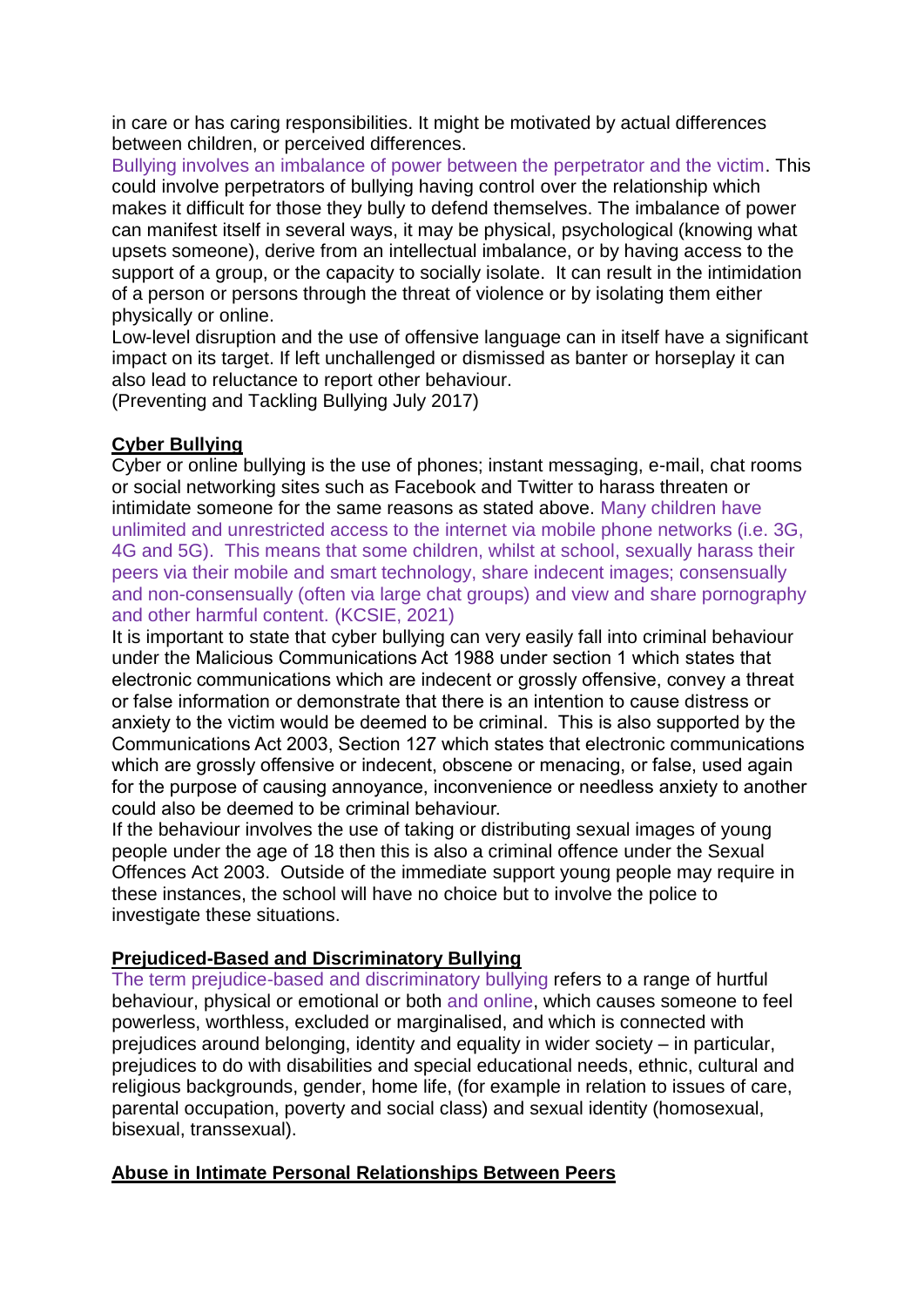Abuse in intimate personal relationships between peers is defined as a pattern of actual or threatened acts of physical, sexual, and/or emotional abuse, perpetrated by an adolescent (between the ages of 13 and 18) against a current or former partner. Abuse may include insults, coercion, social sabotage, sexual harassment, threats and/or acts of physical or sexual abuse. The abuser uses this pattern of violent and coercive behaviour, in a heterosexual or same gender relationship, in order to gain power and maintain control over the partner.

## **Physical Abuse e.g. (biting, hitting, kicking, hair pulling etc.)**

Physical abuse may include, hitting, kicking, nipping, shaking, biting, hair pulling, or otherwise causing physical harm to another person. There may be many reasons why a child harms another and it is important to understand why a young person has engaged in such behaviour, including accidently before considering the action or punishment to be undertaken.

## **Sexual Violence**

Sexual violence refers to sexual offences under the Sexual Offences Act 2003 as described below:

Rape: A person (A) commits an offence of rape if: he intentionally penetrates the vagina, anus or mouth of another person (B) with his penis, B does not consent to the penetration and A does not reasonably believe that B consents.

Assault by Penetration: A person (A) commits an offence if: s/he intentionally penetrates the vagina or anus of another person (B) with a part of her/his body or anything else, the penetration is sexual, B does not consent to the penetration and A does not reasonably believe that B consents.

Sexual Assault: A person (A) commits an offence of sexual assault if: s/he intentionally touches another person (B), the touching is sexual, B does not consent to the touching and A does not reasonably believe that B consents.

Causing someone to engage in sexual activity without consent: A person (A) commits an offence if: s/he intentionally causes another person (B) to engage in an activity, the activity is sexual. B does not consent to engaging in the activity, and A does not reasonably believe that B consents. (This could include forcing someone to strip, touch themselves sexually, or to engage in sexual activity with a third party.) What is consent? Consent is about having the freedom and capacity to choose. Consent to sexual activity may be given to one sort of sexual activity but not another, e.g. to vaginal but not anal sex or penetration with conditions such as wearing a condom. Consent can be withdrawn at any time during sexual activity and each time activity occurs. Someone consents to vaginal, anal or oral penetration only if s/he agrees by choice to that penetration and has the freedom and capacity to make that choice.

- A child under the age of 13 can never consent to any sexual activity
- The age of consent is 16
- Sexual intercourse without consent is rape

## **Sexual Harassment**

Sexual harassment means 'unwanted conduct of a sexual nature' that can occur online and offline and both inside and outside of school. In referencing sexual harassment, it is in the context of child on child sexual harassment. Sexual harassment is likely to: violate a child's dignity, and/or make them feel intimidated,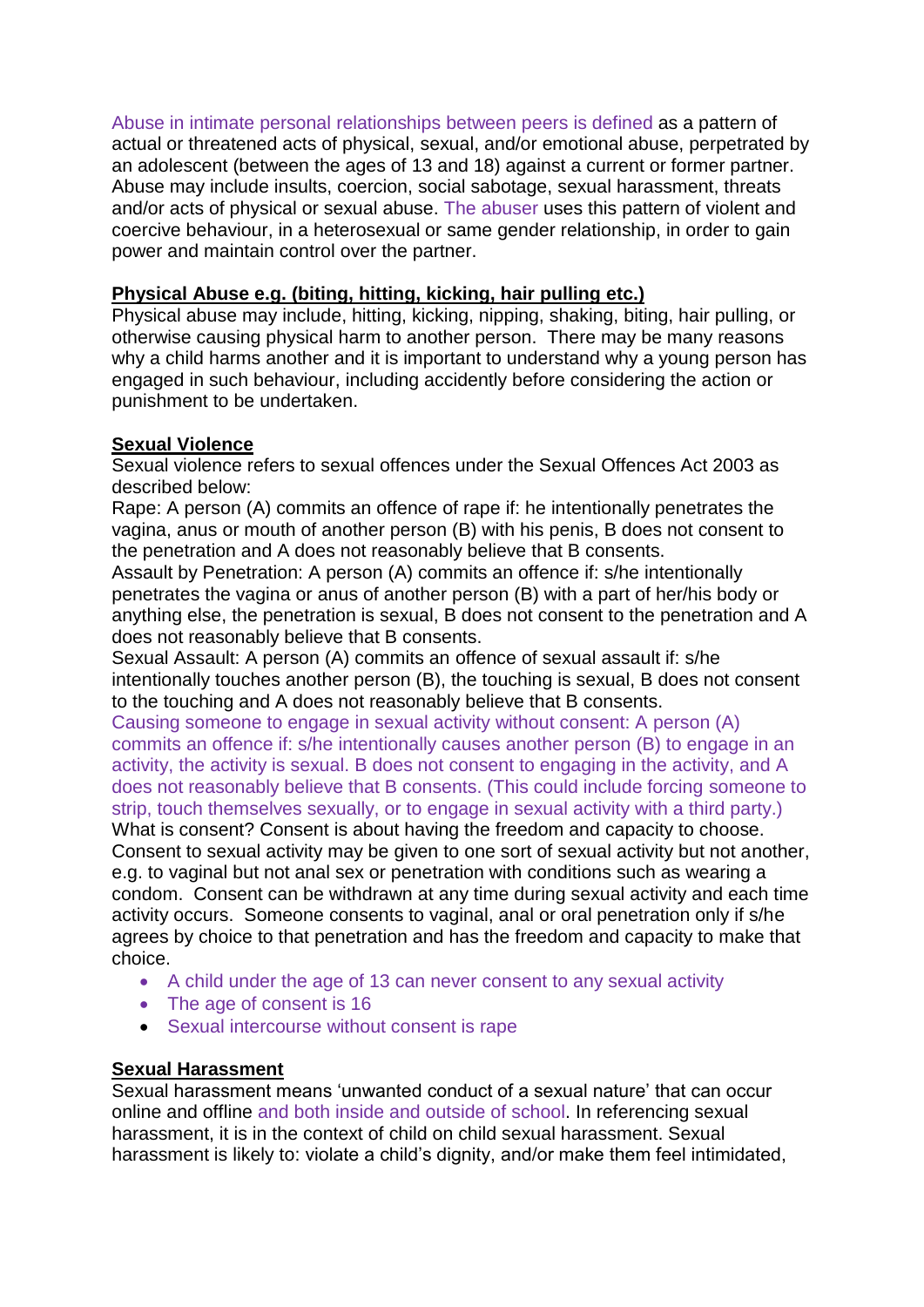degraded or humiliated and/or create a hostile, offensive or sexualised environment (KCSIE 2021).

Sexual harassment can include:

- Sexual comments, such as; telling sexual stories, making lewd comments, making sexual remarks about clothes and appearance and calling someone sexualised names;
- Sexual 'iokes' or taunting:
- Physical behaviour, such as; deliberately brushing against someone, interfering with someone's clothes (schools and colleges should be considering when any of this crosses a line into sexual violence - it is important to talk to and consider the experience of the victim) and displaying pictures, photos or drawings of a sexual nature;
- Online sexual harassment. This may be standalone, or part of a wider pattern of sexual harassment and/or sexual violence.

#### It may include:

- Consensual and non-consensual sharing of nude and semi-nude images and videos;
- Sharing of unwanted explicit content
- Upskirting;
- Sexualised online bullying;
- Unwanted sexual comments and messages, including, on social media;
- Sexual exploitation; coercion and threats;

Sexual violence and sexual harassment can occur between two children of any age and sex. It can also occur through a group of children sexually assaulting or sexually harassing a single child or group of children. Sexual violence and sexual harassment exist on a continuum and may overlap. They can occur online and face to face (both physically and verbally) and are never acceptable. Children who are victims of sexual violence and sexual harassment will likely find the experience stressful and distressing. This will, in all likelihood, adversely affect their educational attainment and will be exacerbated if the alleged perpetrator(s) attends the same school or college. Schools and colleges should be aware that safeguarding incidents and/or behaviours can be associated by factors outside the school or college, including intimate personal relationships. It is essential that all victims are reassured that they are being taken seriously and that they will be supported and kept safe. A victim should never be given the impression that they are creating a problem by reporting sexual violence or sexual harassment. Nor should a victim ever be made to feel ashamed for making a report. Staff should be aware that is more likely that girls will be the victims of sexual violence and sexual harassment and more likely it will be perpetrated by boys. (Sexual violence and sexual harassment between children in schools and colleges, 2021)

#### **Causing Someone to Engage in Sexual Activity Without Consent**

This includes forcing someone to strip, touch themselves sexually, or to engage in sexual activity with a third party. (see above definition)

## **Consensual and Non-Consensual Sharing of Nudes and Semi-Nudes Images and/or Videos**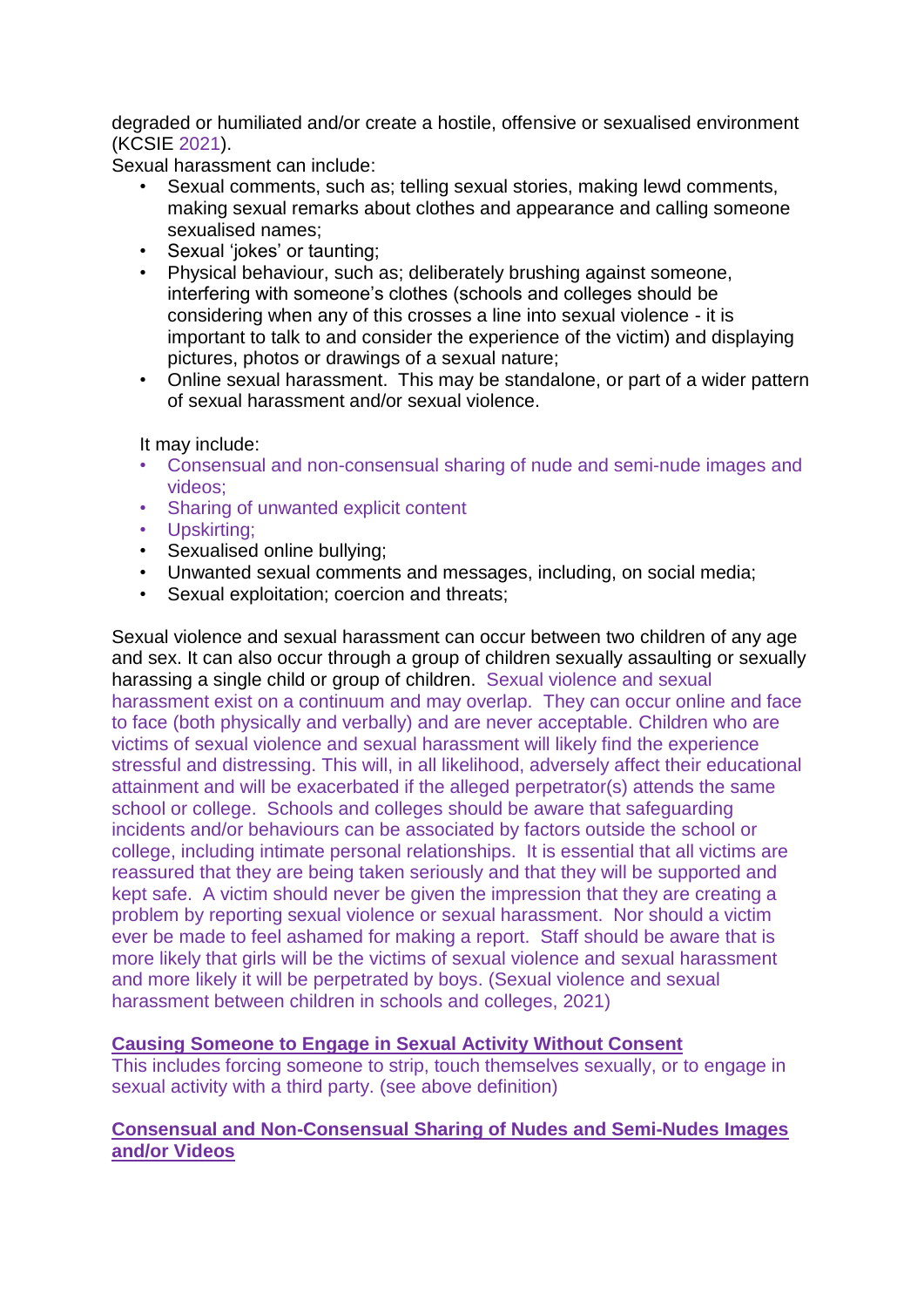This is also known as sexting or youth produced sexual imagery. 'Youth Involved/Produced' includes children sharing images that they, or another child, have created themselves.

'Imagery' covers both still photos and moving videos (and this is what is meant by reference to imagery throughout the policy).

Sexting (more commonly known as) is when someone sends or receives a sexually explicit text, image or video. This includes sending 'nude pics', 'rude pics' or 'nude selfies'. Pressuring someone into sending a nude picture can occur in any relationship, to anyone, whatever their age, gender or sexual preference.

However, once the image is taken and sent, the sender has lost control of the image and these images could end up anywhere. By having in their possession, or distributing, indecent images of a person under 18 on to someone else, young people are not even aware that they could be breaking the law as stated as these are offences under the Sexual Offences Act 2003.

#### **Upskirting**

'Upskirting' typically involves taking a picture under a person's clothing without them knowing, with the intention of viewing their genitals or buttocks to obtain sexual gratification, or cause the victim humiliation, distress or alarm. It is now a criminal offence.

#### **Initiation/Hazing**

Hazing is a form of initiation ceremony which is used to induct newcomers into an organisation such as a private school, sports team etc. There are a number of different forms, from relatively mild rituals to severe and sometimes violent ceremonies.

The idea behind this practice is that it welcomes newcomers by subjecting them to a series of trials which promote a bond between them. After the hazing is over, the newcomers also have something in common with older members of the organisation, because they all experienced it as part of a rite of passage. It can include activities involving harassment, abuse, or humiliation used as a way of initiating a person into a group and may also include and online element.

#### **Harmful Sexual Behaviour**

Children's sexual behaviour exists on a wide continuum, from normal and developmentally expected to inappropriate, problematic, abusive and violent. Problematic, abusive and violent sexual behaviour is developmentally inappropriate and may cause developmental damage. The umbrella term is 'harmful sexual behaviour' (HSB). Harmful Sexual Behaviour can occur online and/or face to face and can also occur simultaneously between the two.

When considering Harmful Sexual Behaviour, ages and stages of development of children are critical factors. Sexual behaviour between children can be considered harmful if one of the children is much older, particularly if there is more than two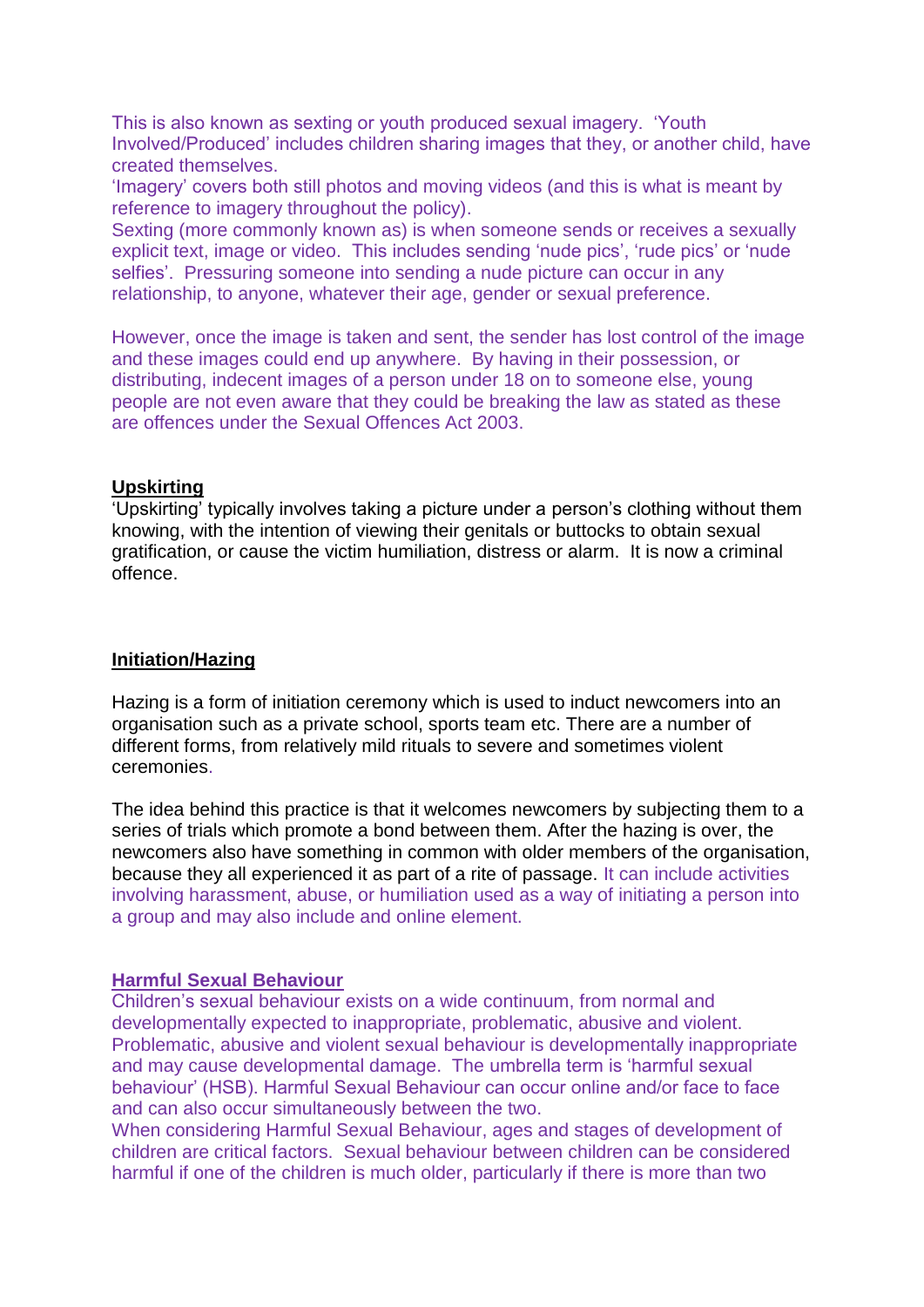years difference or if one of the children is pre-pubescent and the other is not. However a younger child can abuse an older child, particularly if they have power over them, e.g. the child is disabled, or smaller in stature.

Harmful sexual behaviour from young people is not always contrived or with the intent to harm others. There may be many reasons why a young person engages in harmful sexual behaviour and it may be just as distressing to the young person who instigates it as well as the young person it is intended towards. Harmful sexual behaviour may range from inappropriate sexual language, inappropriate role play, to sexually touching another, sexual assault, rape or abuse.

## **Measuring the Behaviour**

Simon Hackett's continuum of behaviour (taken from Farrer and Co. 2017) can be a useful guide to measure the behaviour that has occurred and consider the circumstances around the incident (s).

The continuum looks at whether it:

- is socially acceptable
- involves a single incident or has occurred over a period of time
- is socially acceptable within the peer group
- is problematic and concerning
- involves any overt elements of victimisation or discrimination e.g. related to race, gender, sexual orientation, physical, emotional, or intellectual vulnerability
- involves an element of coercion or pre-planning
- involves a power imbalance between the child/children allegedly responsible for the behaviour and the child/children allegedly the subject of that power
- involves a misuse of power

Behaviour which is not abusive at first may potentially become abusive quickly or over time. Intervening early and addressing any inappropriate behaviour which may be displayed by a child is vital and could potentially prevent their behaviour from progressing on a continuum to become problematic, abusive and/or violent - and ultimately requiring (greater/more formal) engagement with specialist external and/or statutory agencies.

## **Expected Action Taken From All Staff**

All staff should be alert to the well-being of children and young people and to signs of abuse, and should engage with these signs, as appropriate, to determine whether they are caused by peer on peer/child on child abuse. However, staff should be mindful of the fact that the way(s) in which children will disclose or present with behaviour(s) as a result of their experiences will differ (Farrer and Co. 2019). Although the type of abuse may have a varying effect on the victim and alleged perpetrator of the harm, these simple steps can help clarify the situation and establish the facts before deciding the consequences for those involved in perpetrating harm.

Firstly all staff should be able to reassure victims that they are being taken seriously and that they will be supported and kept safe. It is important for all staff to deal with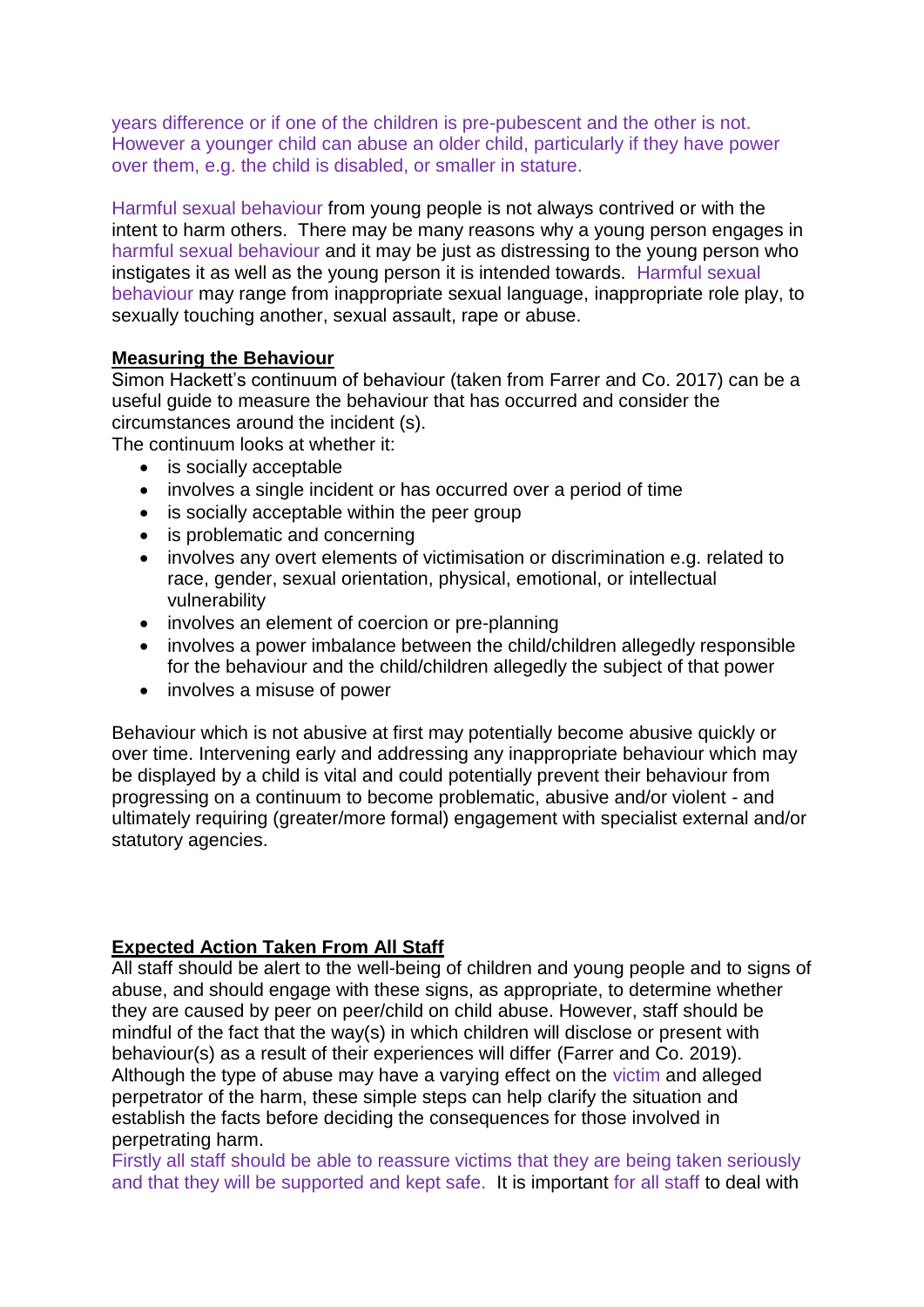a situation of peer on peer/child on child abuse immediately and sensitively. It is necessary to gather the information as soon as possible to get a true, accurate account of the facts around what has happened, so that nothing is forgotten. It is equally important to deal with it sensitively and think about the language used and the impact of that language on both the children and the parents when they become involved. For example; do not use the word perpetrator, this can quickly create a 'blame' culture and leave a child labelled.

In all cases of peer on peer/child on child abuse it is necessary that all staff are trained in dealing with such incidents, talking to young people and instigating immediate support in a calm and consistent manner. Staff should not be prejudiced, judgemental, dismissive or irresponsible in dealing with such sensitive matters. Staff should also be mindful that wider safeguarding concerns may influence the child's account of the event(s). Alongside this peer pressure and the impact of sharing information about the incident(s) may also influence a child's account.

#### **Gather the Facts**

In cases specifically relating to sexual violence and sexual harassment, part 5 of Keeping Children Safe in Education, 2021 states that two members of staff (preferably one being the Designated Safeguarding Lead) should be present to manage the report, *where possible*. Staff should not view or forward illegal images of a child and instead confiscate any devices to preserve any evidence and hand them to police for inspection.

The most appropriate member of staff with the best relationship with the child should be the person alongside the child who wishes to disclose wherever possible. However, staff should always be aware that children may choose to disclose to any member of staff that they feel most comfortable with and therefore all staff need basic training in managing disclosures. In any circumstance the member of staff must make clear to the child that they cannot maintain confidentiality if what is being shared has put or will put the child or another person at risk of harm. Staff must also be aware that an initial disclosure to a trusted adult may only be the first incident reported, rather than representative of a singular incident and that trauma can impact memory and so children may not be able to recall all details or timeline of abuse. In all circumstances, staff need to speak to all the young people involved separately, gain a statement of facts from them and use **consistent language** and **open questions** for each account. The easiest way to do this is not to have a line of questioning but to ask the young people to tell you what happened. This involves listening carefully to the child, reflecting back, using the child's language, being nonjudgemental, being clear about boundaries and how the report will be progressed and not asking leading questions. This means only interrupting the young person to gain clarity with open questions, 'where, when, why, who'. (What happened? Who observed the incident? What was seen? What was heard? Did anyone intervene?) Then, a full and clear record of exactly what the young person has said in their own language should be made (and no individual interpretation of the facts made which could impact on the disclosure) after the child has finished the disclosure, so the child feels listened to and stored following each school/setting's own recording protocols (paper or electronic systems).

## **Consider the Intent (Begin to Risk Assess)**

Has this been a deliberate or contrived situation for a young person to be able to harm another?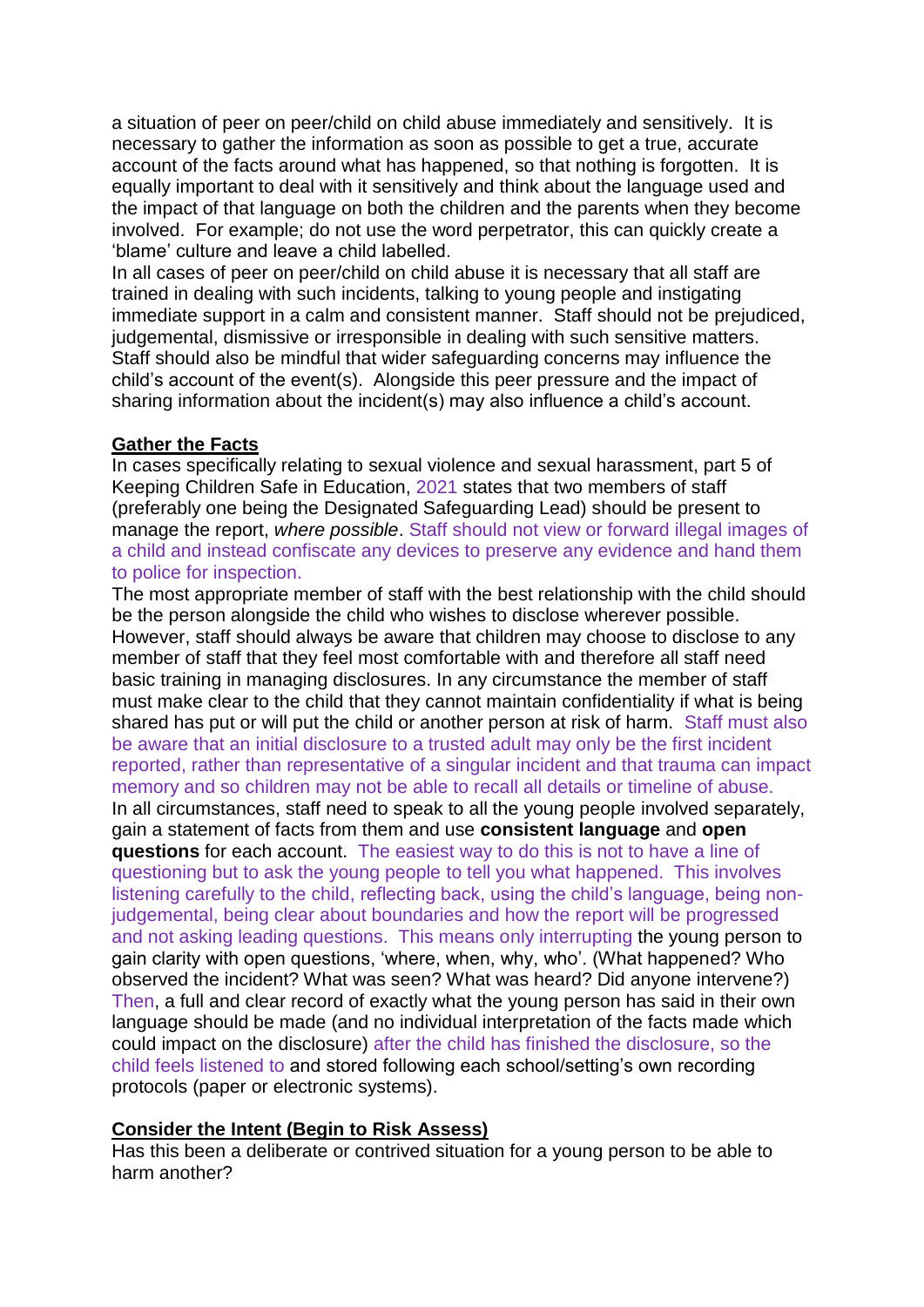## **Decide on Your Next Course Of Action**

If from the information that you gather you believe any young person to be at risk of significant harm you must make a safeguarding referral to social care immediately (where a crime has been committed the police should be involved also). This action would, in most circumstances, be undertaken by the Designated Safeguarding Lead but in the event of their absence the referral can be made by another member of staff. If this is the case, once social care has been contacted and made a decision on what will happen next then you will be informed on your next steps.

If social care and the police intend to pursue this further they may ask to interview the young people in school or they may ask for parents to come to school to be spoken to also. It is important to be prepared for every situation and the potential time it may take.

It may also be that social care feel that it does not meet their criteria in which case you may challenge that decision, with that individual or their line manager. If on discussion however, you agree with the decision, you may then be left to inform parents.

## **Informing Parents**

If, once appropriate advice has been sought from police/social care you have agreement to inform parents or have been allocated that role from the other services involved then you need to inform the parents as soon as possible. If services are not going to be involved then equally, this information may need to be shared with parents. Parents would not be informed if by doing so the child was put at further risk of significant harm.

If a young person is deemed to be 'Gillick Competent' following the 'Fraser' guidelines and does not wish you to share the information with parents, then the school must consider this especially for example if the young person is pregnant and this is why they are being bullied (unless this has occurred through significant harm in which case a criminal/social care case is likely or the young person is under the age of 13).

In all circumstances where the risk of harm to the child is evident then the school should encourage the young person to share the information with their parent or even with them (they may be scared to tell parents that they are being harmed in any way). Where school can evidence they are acting in the best interests of the young person they would not be criticised, however this would be the case if they actively breached the rights and choices of the young person.

The best way to inform parents is face to face. Although this may be time consuming, the nature of the incident and the type of harm/abuse a young person may be suffering can cause fear and anxiety to parents whether their child is the child who was harmed or who harmed another.

## **Points to Consider:**

## **The wishes and feelings of the victim**

It is important to understand how the victim wants to proceed to allow as much control as is reasonably possible over the decisions regarding how any investigation will be progressed.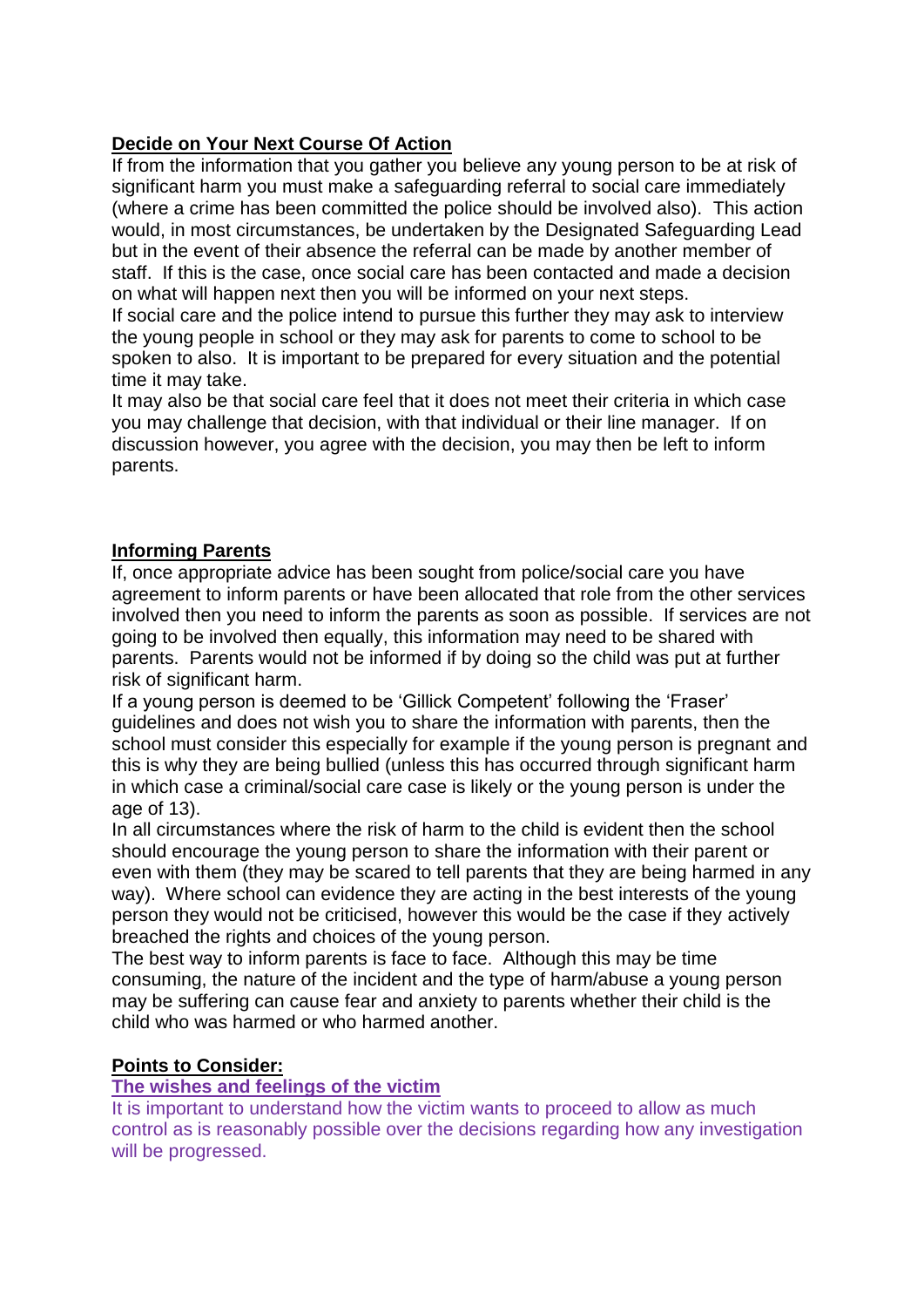## **The Nature of the Alleged Incident**

This includes consideration as to whether a crime may have been committed and/or whether Harmful Sexual Behaviour has been displayed.

## **What is the Age and Development of the Children Involved?**

How old are the young people involved in the incident and is there any age difference between those involved? (In relation to sexual exploration, children under the age of 5, in particular 1-4 year olds who are learning toileting skills may show a particular interest in exploration at around this stage. This, however should not be overlooked if other issues arise (see following)). Any imbalance of power and control must be considered.

## **Are There Any Additional Vulnerabilities?**

Children with Special Educational Needs and Disabilities (SEND) are three times more likely to be abused than their peers. Therefore care must be taken to ascertain any changes in mood or behaviour without attributing that to the child's condition. Every effort must be made to overcome barriers to communication and ensure the voice of the child is heard.

## **Where Did the Incident or Incidents Take Place?**

Was the incident in an open, visible place to others? If so, was it observed? If not, is more supervision required within this particular area?

## **What Was the Explanation by all Children Involved of What Occurred?**

Can each of the young people give the same explanation of the incident and also what is the effect on the young people involved? Is the incident seen to be bullying for example, in which case regular and repetitive? Is the version of one young person different from another and why?

## **What is Each of the Children's Own Understanding of What Occurred?**

Do the young people know/understand what they are doing? E.g. do they have knowledge of body parts, of privacy and that it is inappropriate to touch? Is the young person's explanation in relation to something they may have heard or been learning about that has prompted the behaviour? Is the behaviour deliberate and contrived? Does the young person have understanding of the impact of their behaviour on the other person?

In dealing with an incident of this nature the answers are not always clear cut. If you are concerned or unsure as to whether or not there is any risk involved, please seek advice from Children's Services Social Care.

## **Repetition**

Has the behaviour been repeated to an individual on more than one occasion? In the same way it must be considered has the behaviour persisted to an individual after the issue has already been discussed or dealt with and appropriately resolved?

## **Ongoing Risks**

Are there any ongoing risks to the victim, other children, adult students or school, college or other setting staff?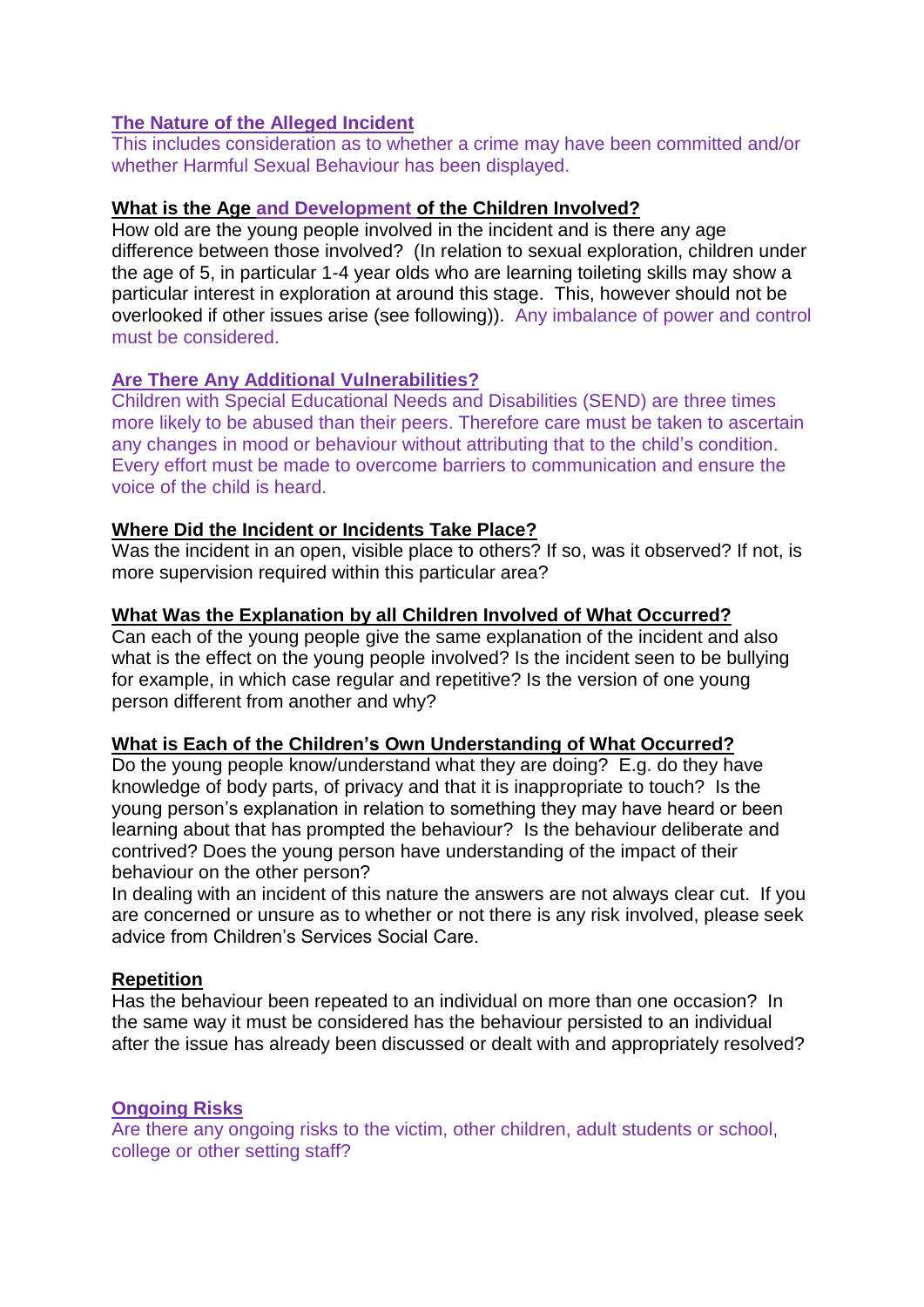## **Contextual Safeguarding/Extra Familial Harm**

Is there any other related or wider context involving the child, including any links to child sexual exploitation or child criminal exploitation?

## **Outcomes**

The outcome of the investigation will follow your local threshold guidance. Therefore, either a referral has been made to either the police/social care for a full investigation (tier 4). It may have resulted in Children's Services undertaking a further assessment (Tier 3) or as a school/setting you may have identified additional services/intervention that are non-statutory and in which case completed an early help assessment (Tier 2). It may be that on investigation, a decision has been made to handle the incident (s) internally, in which case the school may implement a risk assessment plan (Tier 1).

In any of the above outcomes the school has a duty of care to manage the education needs of both children/young people in which case a risk assessment plan may be needed irrespective of the outcome.

## **Next Steps**

Once the outcome of the incident(s) has been established it is necessary to ensure future incidents of abuse do not occur again and consider the support and intervention required for those involved.

## **For the Young Person Who Has Been Harmed (Victim)**

What support they require depends on the individual young person. It may be that they wish to seek counselling or one to one support via a mentor. It may also be that they feel able to deal with the incident(s) on their own or with support of family and friends. In which case it is necessary that this young person continues to be monitored and offered support should they require it in the future. If the incidents are of a bullying nature, the young person may need support in improving peer groups/relationships with other young people or some restorative justice work with all those involved may be required.

Other interventions that could be considered may target a whole class or year group for example a speaker on cyber bullying, relationship abuse etc. It may be that through the continued curriculum of Relationship / Relationship and Sex Education and Health Education, PHSE and SMSC that certain issues can be discussed and debated more frequently.

If the young person feels particularly vulnerable it may be that a risk assessment can be put in place for them whilst in school so that they have someone named that they can talk to, support strategies for managing future issues and identified services to offer additional support.

## **For the Young Person Who Has Displayed Harmful Behaviour (Alleged Perpetrator)**

In this circumstance it is important to find out why the young person has behaved in such a way. It may be that the young person is experiencing their own difficulties and may even have been harmed themselves in a similar way. In such cases support such as one to one mentoring or counselling may also be necessary. Particular support from identified services may be necessary through an early help referral and the young person may require additional support from family members.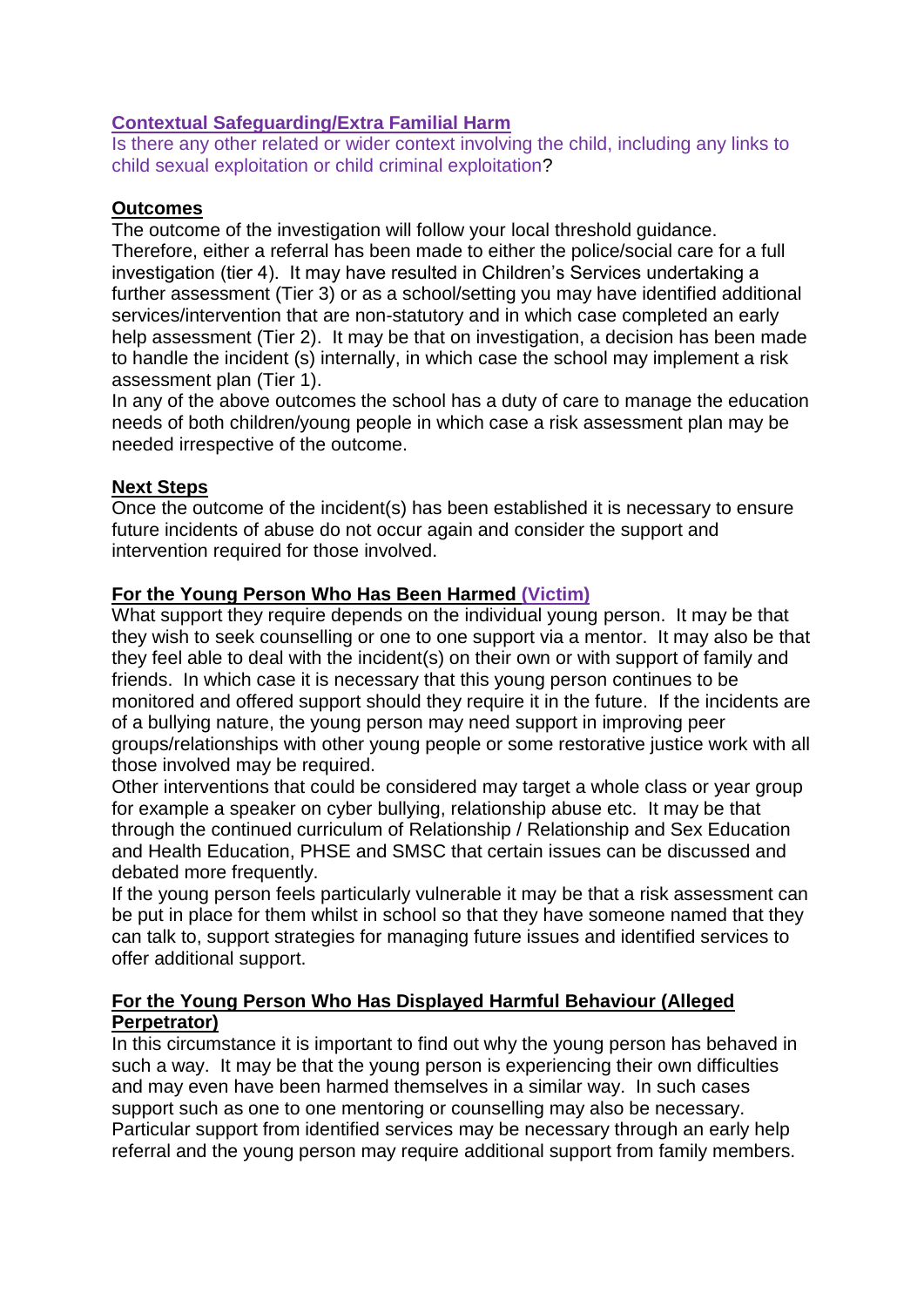Once the support required to meet the individual needs of the young person has been met, it is important that young person receives a consequence for their behaviour. This may be in the form of restorative justice e.g. making amends with the young person they have targeted if this has been some form of bullying. In the cases of harmful sexual behaviour it may be a requirement for the young person to engage in one to one work with a particular service or agency (if a crime has been committed this may be through the police or youth offending service). If there is any form of criminal investigation ongoing it may be that this young person cannot be educated on site until the investigation has concluded. In which case, the young person will need to be provided with appropriate support and education whilst off site.

Even following the conclusion of any investigation the behaviour that the young person has displayed may continue to pose a risk to others in which case an individual risk assessment may be required. This should be completed via a multiagency response to ensure that the needs of the young person and the risks towards others are measured by all of those agencies involved including the young person and their parents. This may mean additional supervision of the young person or protective strategies if the young person feels at risk of engaging in further inappropriate or harmful behaviour.

The school may also choose a punishment as a consequence such as exclusion or internal exclusion/inclusion/seclusion for a period of time to allow the young person to reflect on their behaviour.

## **After Care**

It is important that following the incident the young people involved continue to feel supported and receive help even if they have stated that they are managing the incident. Sometimes the feelings of remorse, regret or unhappiness may occur at a much later stage than the incident. It is important to ensure that the young people do not engage in any further harmful behaviour either towards someone else or to themselves as a way of coping (e.g. self-harm). In which case, regular reviews with the young people following the incident(s) are imperative.

## **Safety Planning**

Safety planning is a positive way of supporting a child who may benefit from a planned approach; this may be either the alleged victim or the alleged perpetrator. Safety plans support the child by considering the behaviours that may be risky and plan ways to manage triggers and to seek support from adults and peers. They are inclusive of parents and staff and are a planned intervention to support young people in feeling secure in the school/setting, helping young people identify behaviours that may leave them feeling anxious or at risk and have strategies that they can apply to keep themselves feeling safe. The language of safety planning is more positive than risk assessment and can give security to the child that a joined up approach is being followed by all in school. Safety Plans are available via PGSF.

## **Disciplinary Action**

Finally and in some circumstances, the school/setting may need to consider whether disciplinary action may be appropriate for any child/children involved – any such action should address the abuse, the causes of it, and attitudes underlying it. Disciplinary action may sometimes be appropriate, including (a) to ensure that the child/children take(s) responsibility for and realise(s) the seriousness of their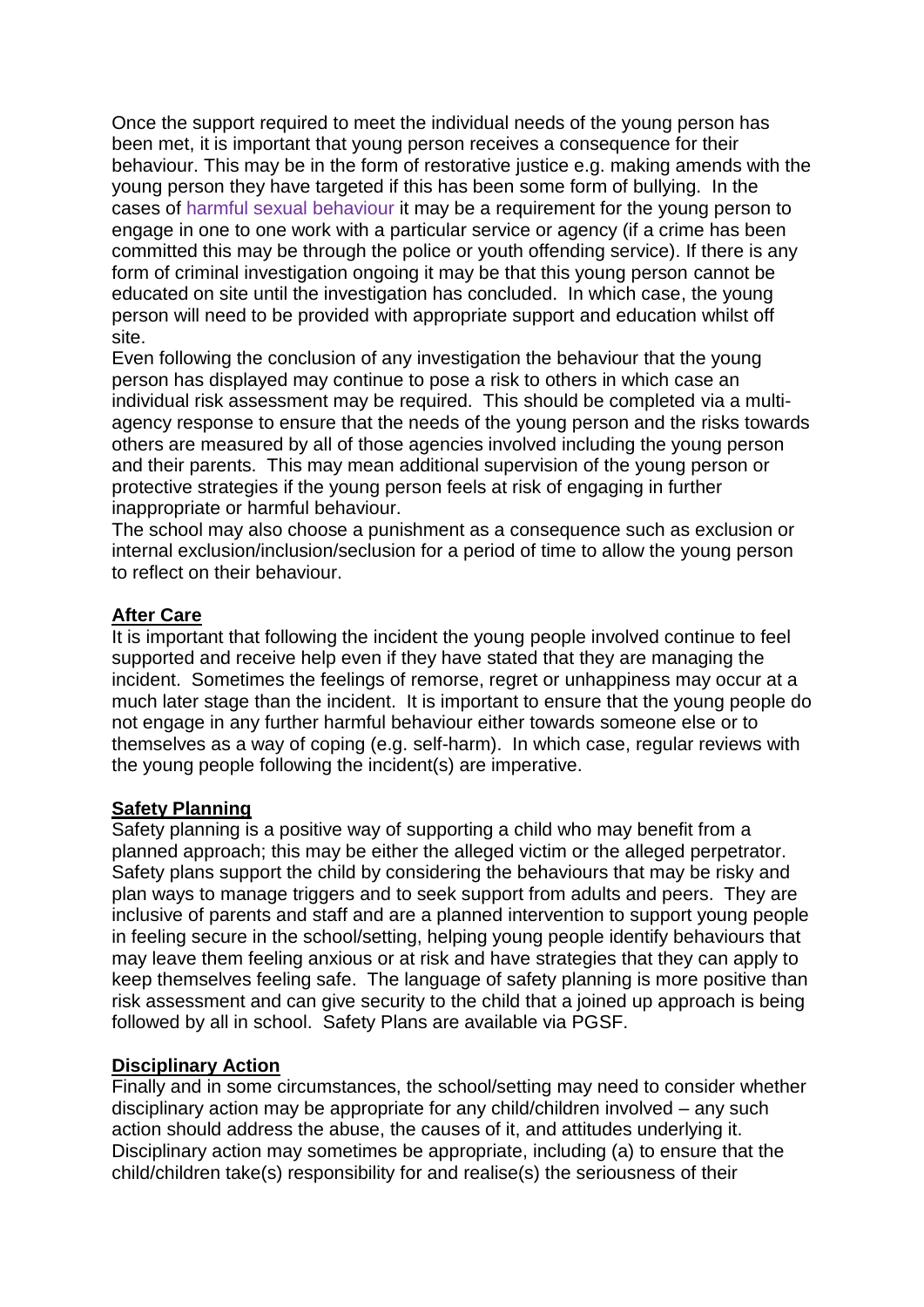behaviour; (b) to demonstrate to the child/children and others that peer on peer/child on child abuse can never be tolerated; and (c) to ensure the safety and wellbeing of other children. However, these considerations must be balanced against the child's/children's own potential unmet needs and any safeguarding concerns. Before deciding on appropriate action the school will always consider its duty to safeguard all children from harm; the underlying reasons for a child's behaviour; any unmet needs, or harm or abuse suffered by the child; the risk that the child may pose to other children; and the severity of the peer on peer/child on child abuse and the causes of it.

The school/college/setting will, where appropriate, consider the potential benefit, as well as challenge, of using managed moves or exclusion as a response, and not as an intervention, recognising that even if this is ultimately deemed to be necessary, some of the measures referred to in this policy may still be required. Exclusion will only be considered as a last resort and only where necessary to ensure the safety and wellbeing of the other children in the school. Engaging in Fair Access Panel Processes to assist with decision-making associated to managed moves and exclusions can also be beneficial (Farrer and Co. 2019).

## **Review of Circumstances**

Following any incident of harm, it is necessary for the school/college/setting to consider if anything could have been done differently. Use of PG:SF proforma for internal lessons learnt, can support in identifying under the business model of PG:SF what identified changes within the school/college/setting need to occur. This demonstrates how proactive the school/college/setting is in continually reviewing its policies and systems in effectively keeping children safe.

## **This policy has been heavily supported by the key document:**

Farrer and Co: Peer on Peer Abuse Toolkit 2019. [https://www.farrer.co.uk/globalassets/news-articles/downloads/peer-on-peer-abuse](https://www.farrer.co.uk/globalassets/news-articles/downloads/peer-on-peer-abuse-toolkit-14.pdf)[toolkit-14.pdf](https://www.farrer.co.uk/globalassets/news-articles/downloads/peer-on-peer-abuse-toolkit-14.pdf)

## **This policy should be read in conjunction with:**

Captain Cook Primary School's Child Protection Policy 2021 and the Local safeguarding partnership arrangements.

This policy template has been developed and supported by the following:

DFE: Keeping Children Safe in Education September 2021 <https://www.gov.uk/government/publications/keeping-children-safe-in-education--2>

DFE: Preventing and Tackling Bullying: Advice for headteachers, staff and governing bodies. July 2017

[https://www.gov.uk/government/uploads/system/uploads/attachment\\_data/file/62389](https://www.gov.uk/government/uploads/system/uploads/attachment_data/file/623895/Preventing_and_tackling_bullying_advice.pdf) [5/Preventing\\_and\\_tackling\\_bullying\\_advice.pdf](https://www.gov.uk/government/uploads/system/uploads/attachment_data/file/623895/Preventing_and_tackling_bullying_advice.pdf)

DFE: Sexual Violence and Sexual Harassment between Children in Schools and Colleges. September 2021

[https://www.gov.uk/government/publications/sexual-violence-and-sexual](https://www.gov.uk/government/publications/sexual-violence-and-sexual-harassment-between-children-in-schools-and-colleges)[harassment-between-children-in-schools-and-colleges](https://www.gov.uk/government/publications/sexual-violence-and-sexual-harassment-between-children-in-schools-and-colleges)